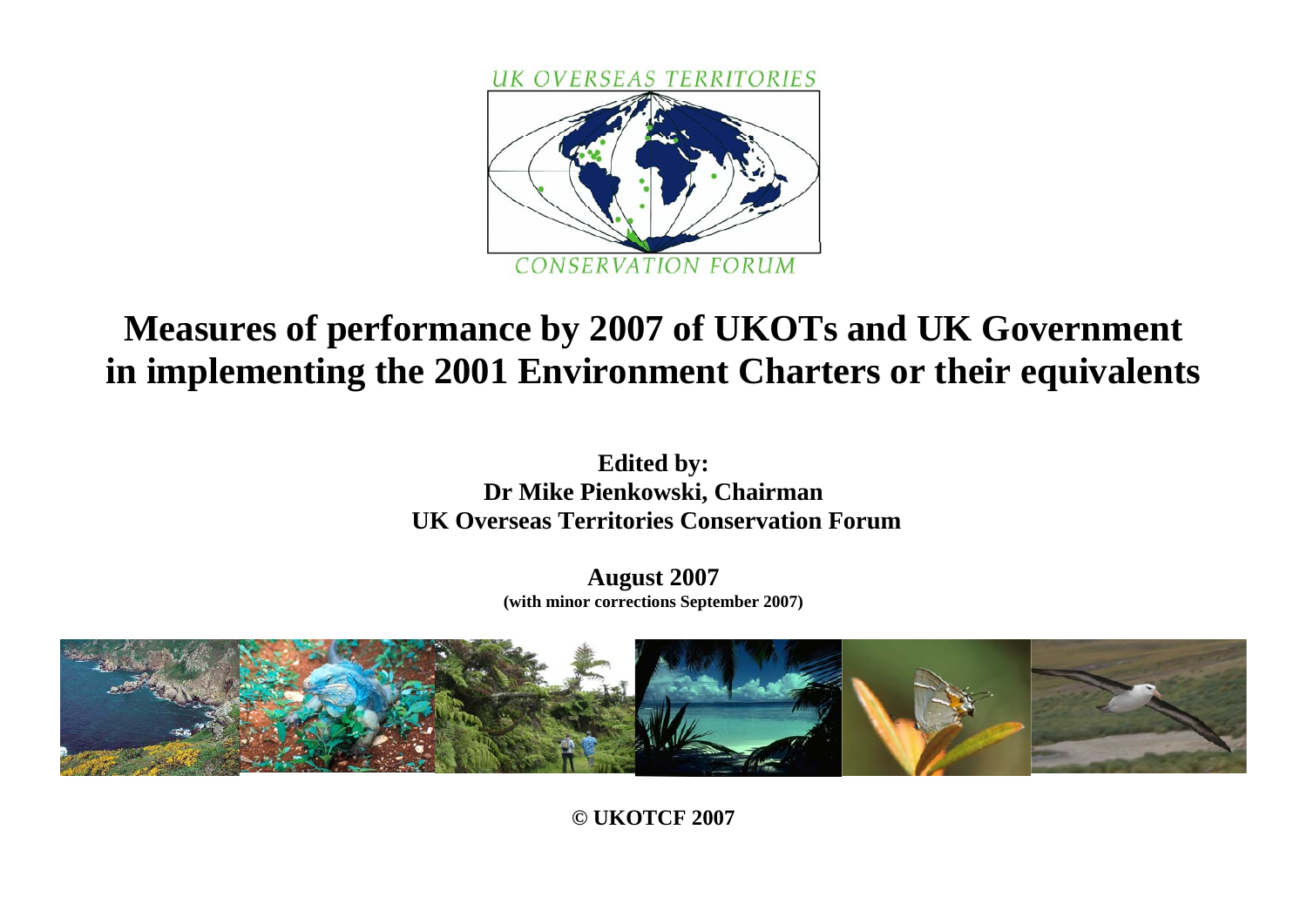# **Measures of performance by 2007 of UKOTs and UK Government in implementing the 2001 Environment Charters or their equivalents**

# **Background**

The Environment Charters signed in September 2001 between the UK Government and the Governments of UK Overseas Territories (UKOTs) are important documents which encapsulate the shared responsibility of the UK Government and the Government of each Territory for the conservation of the environment in the UKOTs and international commitments to this. This is particularly important, for example for biodiversity, as most of the global biodiversity for which the UK family of countries is responsible resides in the UKOTs, rather than in Great Britain and Northern Ireland. Under Multilateral Environmental Agreements, it is UK which lodges – and is accountable for – international commitments, but the legislature and executive of each territory which are responsible for the local implementing legislation and its enforcement. This latter point applies equally to the relationships between UK and those territories which do not have Environment Charters.

Fundamental elements of the Charters are the sets of Commitments, on the one part by UK Government and on the other part by the Government of the UK Overseas Territories concerned. If these Commitments are to have real meaning, it is necessary to have some means of assessing progress in their implementation. This need has been recognised by the UK Overseas Territories Conservation Forum (UKOTCF), which has been putting considerable effort into developing a set of measures to achieve this end.

This need was recognised too by the OTEP management team. One of UK Government's Commitments in the Charters concerns providing some funding to help benefit the environments of the Territories. Initially, this was met by the Foreign & Commonwealth Office (FCO) Environment Fund for the Overseas Territories (EFOT), and currently by FCO's and the Department for International Development's (DFID) joint Overseas Territories Environment Programme (OTEP). Accordingly, part of the work of assessing progress was supported by funding from OTEP. Some in the UKOTs have expressed concern that this might mean that one party to the Charters (UK Government) might have special access to the assessment process. It is important to emphasise that this is not the case. UKOTCF has retained editorial control over this exercise, and will continue to do so. Whilst it welcomed the part-funding from OTEP, and any input from either party to each Charter, as well as others, UKOTCF will retain its independent position. UKOTCF originally suggested the idea of the Charters (then termed "Checklists") and was delighted when this evolved into the Charters. It has continued to support this process, but it is not a party to the Charters, nor either set of Commitments. This combination puts UKOTCF in an ideal position to provide assessments of progress in implementation.

UKOTCF has been asked by various people in the UK and the UKOTs, including FCO and DFID, to attempt to gather, collate and analyse information on progress being made in implementing the Environment Charters. However, developing a set of measures or indicators is not simple. This was challenging because UKOTCF had not drafted the Charters, which are not structured in a way that made assessment of progress easy. The key was to find measures which related to real progress in meeting the Commitments but would not require too much effort to gather. UKOTCF put a great deal of work into consulting and working on this, and published its draft measures in *Forum News* in early 2006, inviting further comments and contributions to help populate the tables of assessment measures. No adverse comments were received on these measures, and some favourable comments on them were received from JNCC, HMG's statutory advisor on nature conservation. For elements of some Commitments, it is relatively easy to find appropriate and meaningful measures; for others it is very difficult. UKOTCF does not want to generate unnecessary work, and recognises also that some relevant information has already been made available (and is updated regularly) for other purposes. In other cases, cumulative measures, updated every few years, might be more feasible. UKOTCF has tried to allow for both sorts of measures, so as to minimise effort and be cost-effective.

Recognising that it is much easier to comment on a draft than to start from a blank sheet of paper, UKOTCF presented initial data in papers for the *Biodiversity That Matters* conference in Jersey in October 2006, organised by UKOTCF and supported by OTEP. UKOTCF took the opportunity to invite further contributions and enquired whether there were blockages which could be addressed. There was general agreement from UKOTs over the importance of Territories and other parties supplying information to update the initial assessments. There were also requests to UKOTCF to provide forms designed more for the supply of information than for summarising the results. This was done early in 2007.

The important function of collating this information was made even more urgent by the investigation in early 2007 on *Trade, Development and Environment: the role of the FCO* by the House of Commons Select Committee on Environmental Audit (EAC, Report 23 May 2007). When preparing supplementary evidence to address questions put to their Minister by the Committee, FCO officials asked UKOTCF about progress on its review on implementation of the Charters. Subsequently, the FCO Minister's supplementary memorandum to the House of Commons EAC stated (with a slightly optimistic interpretation of UKOTCF's estimate of the timescale): "Your Committee also asked about an assessment of the Overseas Territories Environment Charters. The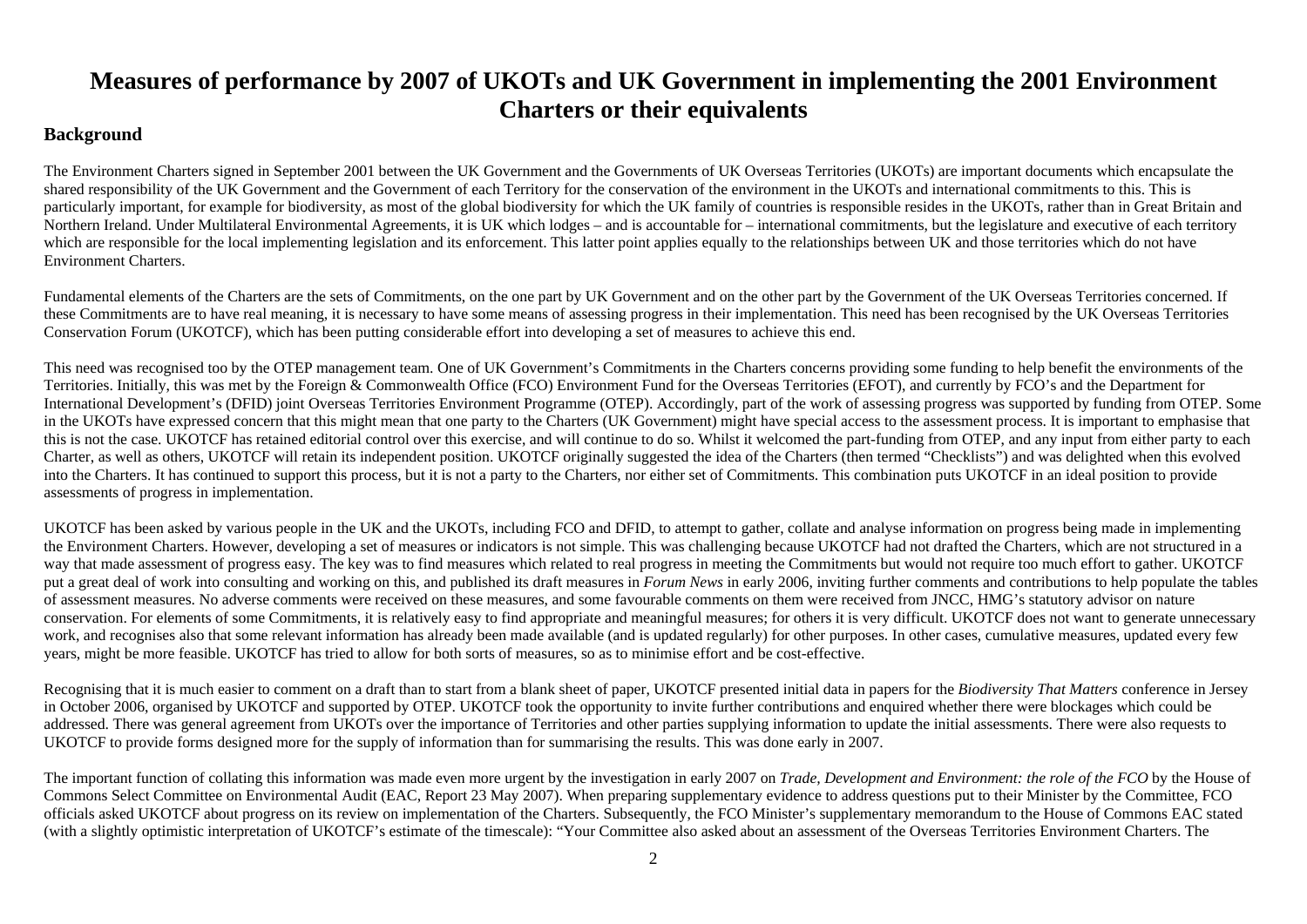UKOTCF is currently gathering information on the progress in implementing the Environment Charter Commitments for each Territory (or the equivalent for those Territories without Charters). The Forum intends to publish a progress report towards the middle of this year. The FCO will use that information, in consultation with Whitehall colleagues and the governments of the Overseas Territories, to carry out a review of the Environment Charters which have now been in place for five years."

In this context, UKOTCF put a great deal of further effort into helping and encouraging UKOTs to provide information, stressing that it was not necessary for each to answer all the questions. However, it was difficult simply to cut out some areas of the form, because of the structure of the Charters and the fact that different territories had made progress at different rates in different areas. For efficiency of collation and reporting, those territories without Charters were also invited to participate in the exercise. The information gathering forms have been designed so that, after the initial hard work in this first cycle of reporting, any subsequent updating report will not require as much effort.

## **Acknowledgements**

UKOTCF is grateful to all those who assisted and commented on the development of the progress assessment measures, and to OTEP for part support for some of the earlier stages of the work. The contributions of those who supplied information on progress was, of course, essential and UKOTCF gratefully acknowledges this. Some of the bodies which had originally asked UKOTCF to undertake this review circulated other questionnaires to UKOTs as the UKOTCF exercise was moving towards completion. This was confusing to the UKOTs and generated extra work. UKOTCF regrets this, but has to note that it was not consulted about these circulations from other organisations.

UKOTCF is very pleased to note that, of the 21 entities that constitute the UKOTs and Crown Dependencies, responses have been received from or on behalf of 19. In line with the Environment Charters themselves, responses were welcomed from both governmental and non-governmental bodies and, in several cases, the responses were integrated. We are grateful to the governmental departments and/or the statutory bodies of the following for their responses: Bermuda, the Cayman Islands, the Turks & Caicos Islands, the British Virgin Islands, Anguilla, Montserrat, Ascension Island, St Helena, Tristan da Cunha, the Falkland Islands, South Georgia & the South Sandwich Islands, and the Pitcairn Islands, as well as from the governmental departments from the following Crown Dependencies which do not have Environment Charters: the Isle of Man and Jersey. We are grateful too for contributions from non-governmental bodies in some of these, as well as for: British Indian Ocean Territory, Gibraltar (which has its own Environment Charter, rather than one with HMG), Guernsey, Alderney and Sark.

UKOTCF has not received information from HMG in respect of the UK Commitments in the Environment Charters, nor from those UKOTs which are directly administered by UK Government: British Indian Ocean Territory, British Antarctic Territory, and the Cyprus Sovereign Base Areas. The first of these has an Environment Charter (and UKOTCF is grateful to the NGO Chagos Conservation Trust for supplying some relevant information), and the other two do not. Officials at the Cyprus SBAs indicated that they hoped to find time to supply information but were not able to treat it as a priority; UKOTCF hopes that they may still be able to undertake this exercise, in which case UKOTCF will add information to the report. The lack of information from HMG on its own Commitments means that the second half of the report (below) is extremely incomplete, relying on information supplied by the territories or otherwise gleaned. Early in 2007, HMG indicated initially that there would be a delay in its response. A few months later, FCO reported that, although it had no problem in principle with the indicators, HMG did not have the resources to report on the implementation of its own Commitments. UKOTCF was surprised by this, because HMG had drafted the Environment Charters, had been one of those originally asking UKOTCF to develop a report on their implementation, had reported nothing wrong with the draft indicators published in early 2006, and had (around the same time as indicating that it could not find the time to respond) reported to Parliament that it was awaiting UKOTCF's report. UKOTCF hopes that HMG will identify the resources to report on its Commitments in the future. In the interim, UKOTCF (despite its much smaller resources) will continue to try to collate any available information on this.

# **Report on progress in implementing the Environment Charters or equivalent activities**

The following table is structured according to the numbered Commitments by HMG and by most of the UKOTs in the Environment Charters that these have signed. (There are slight differences in the wording of some Commitments in different Charters; here generalised wording is used.) The inclusion of a territory in this table does not imply that it has signed an Environment Charter with the UK. In particular, the Crown Dependencies, the Cyprus Sovereign Bases Areas, and the British Antarctic Territory do not have Environment Charters, and Gibraltar has one of a different type, being a statement by Gibraltar rather than an agreement with HMG. However, the progress report has wider purposes. UKOTCF, at the request of various UK Government Departments and others, often needs to collate information on the UKOTs and Crown Dependencies (CDs). All UKOTs and CDs are included in the tables, for this reason and for efficiency of data-handling.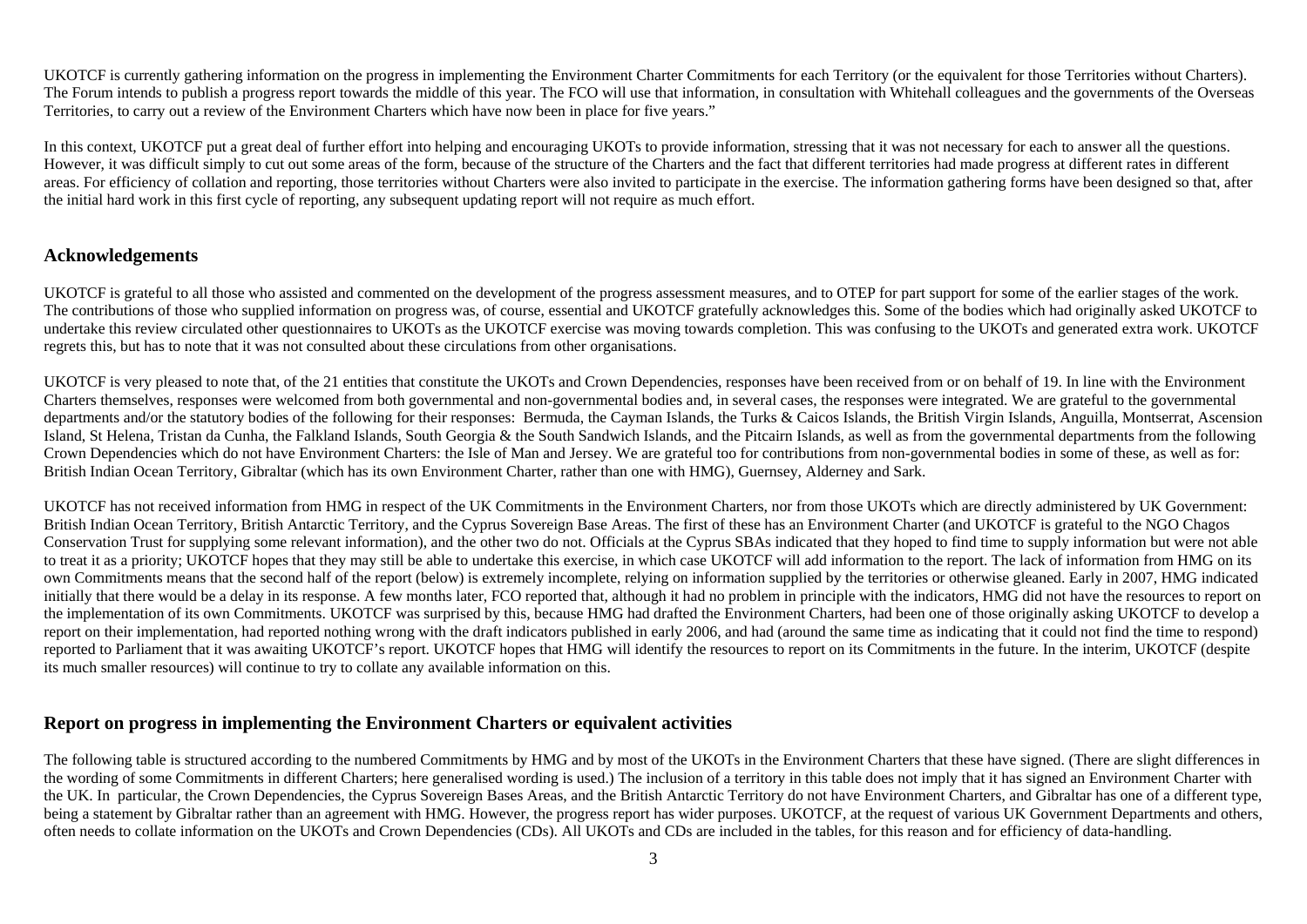Because of the major collation exercise involved, the different ways different territories operate, and the problems noted above, this report will inevitably include some errors. UKOTCF welcomes information to correct errors or fill gaps. This should be sent to the email address below. In addition, especially for those Commitments where indicators are particularly difficult to develop, some measures include an element of interpretation, and there is a risk that these have been interpreted differently in different territories. Wherever possible, it has been attempted to move towards a common standard for all on the basis of more detailed information, but some inconsistencies in individual indicators probably remain.

#### Notes on the tables:

For those Territories without an Environment Charter, references to the Charter in certain measures are taken as referring to equivalent provisions.

 $Y = yes$ ; B = yes, for biodiversity aspects only; P = partly; D = apparently in place but some problems identified in practice; Rev = under active review; N = no; ? = unknown; n/a = not applicable  $\pounds$ k = thousands of GB pounds;  $\pounds$ m = millions of GB pounds

UKOTCF recognises that this document is not exactly a "good read", but the information it contains is important. To try to ease its inspection, a colour code is used for those rows which relate to extent of environmental performance. For example, using the abbreviations indicated above, this might appear as:



The colouring is applied similarly for other types of answers. Rows which relate to information not directly reflecting performance (for example, those needed to help calculate or interpret other rows) are not coloured. Also not coloured are rows where the information is inadequate to allow an assessment.

Footnotes are used for further explanation.

*Dr Mike Pienkowski, Chairman, UK Overseas Territories Conservation Forum, 102 Broadway, Peterborough PE1 4DG, UK pienkowski@cix.co.uk* 

#### **Measures of performance of UKOTs in implementing their Commitments in the Environment Charters (or equivalent environmental progress for territories without charters)**

| <b>Commitment (The government of the Overseas Territory</b><br>will:)<br>Measures<br>. Bring together government departments, representatives of local industry and commerce, environment and heritage organisations, the Governor's office, individual environmental champions and other community | slands<br>⋍<br>man<br>$\mathbf{g}$ | Islands<br>Caicos<br>82<br><b>Turk</b> | చ<br>똅<br>Ľ<br>eia<br>.≒<br>⊳<br>British | Anguilla       | Montserrat              | ರ<br>ಡ<br>$\circ$<br>ensi | Helena<br>$\overline{\mathbf{s}}$ | Cunha<br>da<br>Tristan | Islands<br>Falkland | S<br>$\overline{\phantom{0}}$<br>Sandwich<br>S<br>ళ<br>Georgia<br>S | ritory<br>Ten<br>ctic<br>ntar<br>◀<br>British | ritory<br>බ<br>Ocean<br>Indian<br>British | S<br>land<br>$\infty$<br>∸<br>Pitcairn | Gibraltar    | S<br>$\triangle$<br>æ<br>$\mathbf{u}$<br>bí<br>'ក<br>ര<br>So<br>yprus<br>Ú | Man<br>$\sigma$<br><sub>Sle</sub><br>− | Jersey | Fk)<br>S<br>ళ<br>⋋<br>d)<br>కే | Alderney         | $\overline{\phantom{0}}$<br>Sark |
|-----------------------------------------------------------------------------------------------------------------------------------------------------------------------------------------------------------------------------------------------------------------------------------------------------|------------------------------------|----------------------------------------|------------------------------------------|----------------|-------------------------|---------------------------|-----------------------------------|------------------------|---------------------|---------------------------------------------------------------------|-----------------------------------------------|-------------------------------------------|----------------------------------------|--------------|----------------------------------------------------------------------------|----------------------------------------|--------|--------------------------------|------------------|----------------------------------|
| representatives in a forum to formulate a detailed strategy for action.                                                                                                                                                                                                                             |                                    |                                        |                                          |                |                         |                           |                                   |                        |                     |                                                                     |                                               |                                           |                                        |              |                                                                            |                                        |        |                                |                  |                                  |
| Signed Environment Charter                                                                                                                                                                                                                                                                          |                                    |                                        |                                          |                |                         |                           |                                   |                        |                     |                                                                     |                                               |                                           |                                        |              |                                                                            | N                                      |        |                                | Rev <sup>2</sup> | N                                |
| Group assembled to develop and manage strategy for action                                                                                                                                                                                                                                           |                                    | <b>KT</b>                              |                                          | Y              |                         |                           | $\overline{X}$                    | T                      | $\mathbf{x}$        |                                                                     |                                               | $\overline{\mathbf{x}}$                   | Rev                                    | n/a          | n/a                                                                        | n/a                                    | n/a    | n/a                            |                  | n/a                              |
| Strategy for action developed                                                                                                                                                                                                                                                                       | $\mathbf{B}$                       | <b>KT</b>                              | N                                        | Y              | XZ                      |                           | T                                 | <sub>B</sub>           | Draft               | V.                                                                  | N                                             | $\overline{X}$                            |                                        |              |                                                                            | Rev                                    | B      | $\overline{\mathbf{B}}$        | D.               |                                  |
|                                                                                                                                                                                                                                                                                                     | rev                                |                                        |                                          |                |                         |                           |                                   |                        |                     |                                                                     |                                               |                                           |                                        |              |                                                                            |                                        |        |                                |                  |                                  |
| Named Minister or Councillor responsible for carrying the                                                                                                                                                                                                                                           | N                                  | $\mathbf{X}$                           | Y                                        | Y              | $\overline{\mathbf{v}}$ | XZ                        | N                                 | Y                      | Y                   | n/a                                                                 | N                                             | N                                         | Rev                                    | $\mathbf{Y}$ | N.                                                                         | n/a                                    | n/a    | n/a                            |                  | n/a                              |
| implementation forward and ensuring reporting on progress                                                                                                                                                                                                                                           |                                    |                                        |                                          |                |                         |                           |                                   |                        |                     |                                                                     |                                               |                                           |                                        |              |                                                                            |                                        |        |                                |                  |                                  |
| Named officials designated and resourced to coordinate across                                                                                                                                                                                                                                       |                                    | $\mathbf{X}$                           | $\overline{X}$                           | $\overline{X}$ | $\mathbf{X}$            | $\overline{X}$            |                                   | $\overline{X}$         |                     | n/a                                                                 |                                               | N                                         |                                        | റ            | $\overline{\mathbf{Y}}$                                                    | n/a                                    | n/a    | n/a                            | n/a              | n/a                              |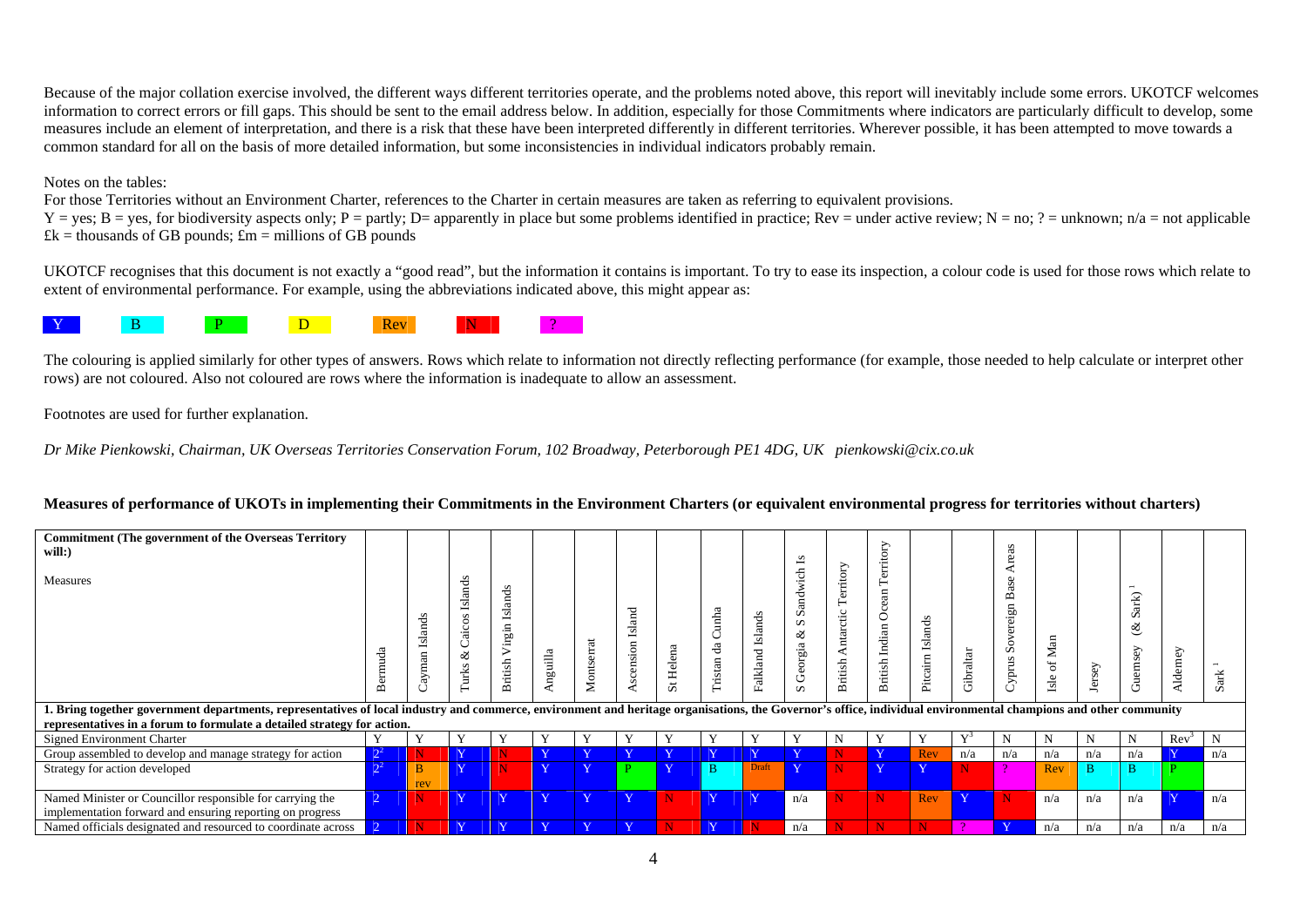| <b>Commitment (The government of the Overseas Territory</b><br>$will:$ )                                                                 |                |                |                        |                        |                         |                |                  |                |                  |                  |                           |                                    |                                |                          |              |                             |                     |        |                              |          |               |
|------------------------------------------------------------------------------------------------------------------------------------------|----------------|----------------|------------------------|------------------------|-------------------------|----------------|------------------|----------------|------------------|------------------|---------------------------|------------------------------------|--------------------------------|--------------------------|--------------|-----------------------------|---------------------|--------|------------------------------|----------|---------------|
| Measures                                                                                                                                 |                |                |                        |                        |                         |                |                  |                |                  |                  |                           |                                    |                                |                          |              |                             |                     |        |                              |          |               |
|                                                                                                                                          |                |                |                        |                        |                         |                |                  |                |                  |                  |                           |                                    |                                |                          |              |                             |                     |        | $\operatorname{Sark}$ ) $^1$ |          |               |
|                                                                                                                                          |                |                |                        |                        |                         |                |                  |                |                  |                  |                           |                                    |                                |                          |              |                             |                     |        | $\mathcal{E}$                |          |               |
|                                                                                                                                          |                |                |                        |                        |                         |                |                  |                |                  |                  |                           |                                    |                                |                          |              |                             |                     |        |                              |          |               |
|                                                                                                                                          | Bermuda        | Cayman Islands | Turks & Caicos Islands | British Virgin Islands | ${\large \bf Anguilla}$ | Montserrat     | Ascension Island | St Helena      | Tristan da Cunha | Falkland Islands | S Georgia & S Sandwich Is | <b>British Antarctic Territory</b> | British Indian Ocean Territory | Pitcairn Islands         | Gibraltar    | Cyprus Sovereign Base Areas | Isle of Man         | Jersey | Guernsey                     | Alderney | $_{\rm Sark}$ |
| departments and other partners, draft annual reports.                                                                                    |                |                |                        |                        |                         |                |                  |                |                  |                  |                           |                                    |                                |                          |              |                             |                     |        |                              |          |               |
| NGOs resourced by Government to provide an independent                                                                                   | $\mathbf N$ .  | N              | $\mathbf N$            | N.                     | Y                       | $N_{\odot}$    | n/a              | N.             | n/a              | Y                | N.                        | N                                  | N                              | Rev                      | N            | $N_{-}$                     |                     |        | P.                           | n/a      |               |
| monitoring and reporting mechanism                                                                                                       |                |                |                        |                        |                         |                |                  |                |                  |                  |                           |                                    |                                |                          |              |                             |                     |        |                              |          |               |
| Strategy implemented and monitored as ongoing process                                                                                    | P              | N              | $\mathbf{Y}$           | N                      | Y                       | P              | Y                | Y              | P                | $\mathbf N$      | $\mathbf{Y}$              | N                                  | N                              | <b>Not</b><br>yet        | N.           | $\mathbf{N}$                | $\boldsymbol{\eta}$ |        | Y                            | n/a      |               |
| Annual reports produced on progress achieved and plans for                                                                               | $\overline{2}$ | N              | $\mathbf Y$            | N                      | Y                       | Rev            | N                | N              | $\mathbf N$      | $\mathbf{P}$     | N.                        | $\mathbf N$                        | $\mathbf N$                    | <b>Not</b>               |              | N                           | $\mathcal{P}$       |        | Ÿ                            | n/a      |               |
| the forthcoming year                                                                                                                     |                |                |                        |                        | P                       |                |                  |                |                  |                  |                           |                                    |                                | vet                      |              |                             |                     |        |                              |          |               |
| Funding for recurrent expenditure and projects to implement<br>the Charter <sup>3</sup> strategy included in annual departmental budgets | P              | N              | P                      |                        |                         | P.             | Y                | P.             | P                | Y                | Y                         | N                                  |                                | <b>Not</b><br>yet        | n/a          | N                           | n/a                 | n/a    | N                            | n/a      |               |
| Amount expended in year on Environment Charter                                                                                           | \$15           |                | $\overline{?}$         |                        |                         |                |                  |                |                  |                  |                           |                                    |                                |                          |              |                             |                     |        | n/a                          | n/a      |               |
| implementation from Territory resources (£k)                                                                                             | m pa           |                |                        |                        |                         |                |                  |                |                  |                  |                           |                                    |                                |                          |              |                             |                     |        |                              |          |               |
| 2002-3                                                                                                                                   | on             |                |                        |                        |                         |                |                  |                |                  | 164              |                           |                                    |                                | $\theta$                 |              |                             | Y                   |        |                              |          |               |
| 2003-4                                                                                                                                   | incid          |                |                        |                        |                         |                |                  | 4<br>10        | 98               | 232<br>190       |                           |                                    |                                | $\Omega$<br>$\mathbf{0}$ |              |                             | $\mathbf Y$<br>Y    |        |                              |          |               |
| 2004-5<br>2005-6                                                                                                                         | ental          |                |                        |                        | $>60$<br>>40            |                | 72.3<br>65.6     | 13             | 84<br>107        | 177              |                           |                                    |                                | $\mathbf{0}$             |              |                             | $\mathbf Y$         |        |                              |          |               |
| 2006-7                                                                                                                                   | supp<br>ort    |                |                        |                        |                         |                |                  |                | 125              |                  |                           |                                    |                                |                          |              |                             | 567                 |        |                              |          |               |
| Local funding mechanism in place in support of non-                                                                                      | Y              |                | Y                      | N                      | $\mathbf{P}$            | Rev            | N                | N              | Y                | Y                | N                         | $\mathbf N$                        | $\mathbf N$                    | N                        | $\mathbf N$  | N                           | N                   | N      | N                            | n/a      |               |
| governmental projects implementing the Charter (e.g.                                                                                     |                |                |                        |                        | rev                     |                |                  |                |                  |                  |                           |                                    |                                |                          |              |                             |                     |        |                              |          |               |
| earmarked visitor tax)                                                                                                                   |                |                |                        |                        |                         |                |                  |                |                  |                  |                           |                                    |                                |                          |              |                             |                     |        |                              |          |               |
| Grant funding system in place for any such local funding                                                                                 | $N_{-}$        | $\mathbf N$    | $\mathbf{D}$           | N                      | N.                      | Rev            | N                | N              | $\mathbf{P}$     | Y                | $\mathbf N$               | $\mathbf N$                        | $\mathbf N$                    | N                        | $\mathbf N$  | N.                          | N                   | N      | $\mathbf N$                  | n/a      |               |
| mechanism, involving open processes and NGO involvement                                                                                  |                |                |                        |                        |                         |                |                  |                |                  |                  |                           |                                    |                                |                          |              |                             |                     |        |                              |          |               |
| in decision process                                                                                                                      |                |                |                        |                        |                         |                |                  |                |                  |                  |                           |                                    |                                |                          |              |                             |                     |        |                              |          |               |
| Amount collected in such fund                                                                                                            |                | n/a            | $\overline{?}$         | n/a                    | $\overline{0}$          | $\overline{0}$ | $\overline{0}$   | $\overline{0}$ | Curr             |                  | n/a                       |                                    |                                | n/a                      | $\mathbf{0}$ |                             | $\overline{0}$      |        | n/a                          | n/a      |               |
| 2002-3                                                                                                                                   |                |                |                        |                        |                         |                |                  |                | hold             | 134              |                           |                                    |                                |                          |              |                             |                     |        |                              |          |               |
| 2003-4                                                                                                                                   |                |                |                        |                        |                         |                |                  |                | £6k              | 117              |                           |                                    |                                |                          |              |                             |                     |        |                              |          |               |
| 2004-5                                                                                                                                   |                |                |                        |                        |                         |                |                  |                |                  | 90               |                           |                                    |                                |                          |              |                             |                     |        |                              |          |               |
| 2005-6                                                                                                                                   |                |                |                        |                        |                         |                |                  |                |                  | 87               |                           |                                    |                                |                          |              |                             |                     |        |                              |          |               |
| 2006-7                                                                                                                                   |                |                |                        |                        |                         |                |                  |                |                  |                  |                           |                                    |                                |                          |              |                             |                     |        |                              |          |               |
| Amount expended on Environment Charter objectives by such                                                                                |                | n/a            | $\overline{?}$         | n/a                    | $\Omega$                | $\Omega$       | $\overline{0}$   | $\overline{0}$ | n/               |                  | n/a                       |                                    |                                | n/a                      | $\Omega$     |                             | $\Omega$            |        | n/a                          | n/a      |               |
| fund<br>2002-3                                                                                                                           |                |                |                        |                        |                         |                |                  |                | avail            | 134              |                           |                                    |                                |                          |              |                             |                     |        |                              |          |               |
| 2003-4                                                                                                                                   |                |                |                        |                        |                         |                |                  |                |                  | 117              |                           |                                    |                                |                          |              |                             |                     |        |                              |          |               |
| 2004-5                                                                                                                                   |                |                |                        |                        |                         |                |                  |                |                  | 90               |                           |                                    |                                |                          |              |                             |                     |        |                              |          |               |
| $2005 - 6$                                                                                                                               |                |                |                        |                        |                         |                |                  |                |                  | 87               |                           |                                    |                                |                          |              |                             |                     |        |                              |          |               |
| 2006-7                                                                                                                                   |                |                |                        |                        |                         |                |                  |                |                  |                  |                           |                                    |                                |                          |              |                             |                     |        |                              |          |               |
|                                                                                                                                          |                |                |                        |                        |                         |                |                  |                |                  |                  |                           |                                    |                                |                          |              |                             |                     |        |                              |          |               |
|                                                                                                                                          |                |                |                        |                        |                         |                |                  |                |                  |                  |                           |                                    |                                |                          |              |                             |                     |        |                              |          |               |
|                                                                                                                                          |                |                |                        |                        |                         |                |                  |                |                  |                  |                           |                                    |                                |                          |              |                             |                     |        |                              |          |               |
|                                                                                                                                          |                |                |                        |                        |                         |                |                  |                |                  |                  |                           |                                    |                                |                          |              |                             |                     |        |                              |          |               |
|                                                                                                                                          |                |                |                        |                        |                         |                |                  |                |                  |                  |                           |                                    |                                |                          |              |                             |                     |        |                              |          |               |
|                                                                                                                                          |                |                |                        |                        |                         |                |                  |                |                  |                  |                           |                                    |                                |                          |              |                             |                     |        |                              |          |               |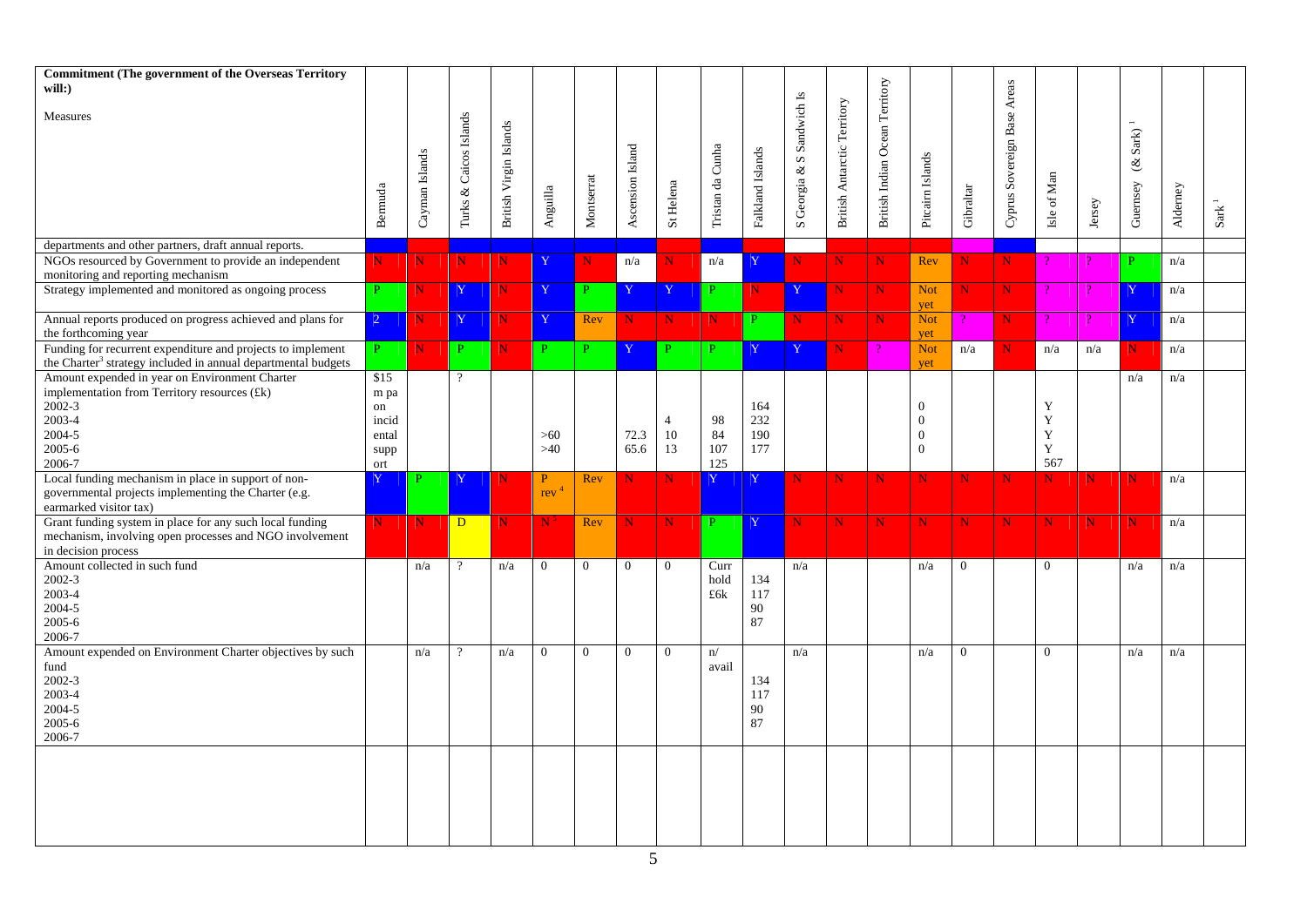| <b>Commitment (The government of the Overseas Territory</b><br>$will:$ )                                                                                                                                                                                               |           |                |                        |                        |                 |                |                  |                |                  |                  |                           |                                    |                                |                  |                | Areas                 |                |                |                           |             |                          |
|------------------------------------------------------------------------------------------------------------------------------------------------------------------------------------------------------------------------------------------------------------------------|-----------|----------------|------------------------|------------------------|-----------------|----------------|------------------|----------------|------------------|------------------|---------------------------|------------------------------------|--------------------------------|------------------|----------------|-----------------------|----------------|----------------|---------------------------|-------------|--------------------------|
| Measures                                                                                                                                                                                                                                                               |           |                |                        |                        |                 |                |                  |                |                  |                  |                           |                                    |                                |                  |                |                       |                |                | $\operatorname{Sark}$     |             |                          |
|                                                                                                                                                                                                                                                                        | Bermuda   | Cayman Islands | Turks & Caicos Islands | British Virgin Islands | Anguilla        | Montserrat     | Ascension Island | St Helena      | Tristan da Cunha | Falkland Islands | S Georgia & S Sandwich Is | <b>British Antarctic Territory</b> | British Indian Ocean Territory | Pitcairn Islands | Gibraltar      | Cyprus Sovereign Base | Isle of Man    | Jersey         | $\mathcal{E}$<br>Guernsey | Alderney    | $_{\rm Sark}$            |
| 2. Ensure the protection and restoration of key habitats, species and landscape features through legislation and appropriate management structures and mechanisms, including a protected areas policy, and attempt the control<br>and eradication of invasive species. |           |                |                        |                        |                 |                |                  |                |                  |                  |                           |                                    |                                |                  |                |                       |                |                |                           |             |                          |
| Number of nature protected areas designated                                                                                                                                                                                                                            | $\gamma$  | $\overline{4}$ | 24                     | 20                     | $6^{6}$         | 4              |                  | (15)           | 3                |                  |                           |                                    | 6                              | $\theta$         | 2              |                       | 12             | 10             | $\gamma$                  |             |                          |
| Area $(km2)$ identified as nationally or internationally<br>important for nature                                                                                                                                                                                       | 95        | 97             | 870                    | 318                    | 81              | 63             | 108              | 36.0           | 179              | 1726             | 4033                      |                                    | 4050<br>$\Omega$               | 87               | $\overline{?}$ | 24                    | 36             | 204            | 11.1<br>2                 | 157         |                          |
| Area $(km2)$ of nature protected areas designated                                                                                                                                                                                                                      | 5.07      | 1.32           | 773                    | 7.48                   | $\mathbf{0}$    | 12             | 9                | $\overline{0}$ | 93               | 180              | 3755                      |                                    | $\operatorname{ca}$<br>400     | $\overline{37}$  | $\overline{?}$ | 22                    | 9.43           | 191            | 11.1<br>$\mathcal{D}$     | 157         | 0.01                     |
| Area of nature protected areas as % of area identified as<br>nationally or internationally important for nature                                                                                                                                                        | 5.3       | 1.4            | 88                     | 2.4                    | $\vert 0 \vert$ | 17             | 8.3              | 0              | 52               | 10               | $93^{8}$                  |                                    |                                | 43               |                | 90                    | 26             | 94             | 100                       | 100         | 100                      |
| Land area of territory $(km^2)$                                                                                                                                                                                                                                        | 53        | 260            | 430                    | 153                    | 90              | 102            | 90               | 122            | 181              | 1217<br>3        | 4033                      | 170<br>940<br>$\Omega$             |                                | 44               | 6.5            | 254                   | 872            | 117            | 62                        | 8           | $\overline{\phantom{1}}$ |
| Area $(km2)$ of terrestrial nature protected areas                                                                                                                                                                                                                     | 5.07      | 1.32           | 35                     | 4.38                   | $\overline{0}$  | 12             | 9                | $\overline{0}$ | 93               | 180              | 3755                      |                                    | $\gamma$                       | 37               |                | 22                    | 9.4            | $\overline{4}$ | ca<br>10                  |             | 0.01                     |
| Area of terrestrial nature protected areas as % of land area                                                                                                                                                                                                           | 9.6       | 0.5            | 8.1                    | 2.9                    | $\Omega$        | 11.8           | 10               | $\Omega$       | 51               | 1.5              | $93^{8}$                  |                                    | $\gamma$                       | 84               |                | 8.7                   | 1.1            | 3.4            | 16                        | $\gamma$    | 0.2                      |
| Land and sea area of territory $(km^2)$                                                                                                                                                                                                                                |           |                |                        |                        |                 |                |                  |                |                  |                  |                           |                                    | 5440<br>$\overline{0}$         |                  |                |                       |                |                |                           |             |                          |
| Area of all nature protected areas as % of land and sea area                                                                                                                                                                                                           |           |                |                        |                        |                 |                |                  |                |                  |                  |                           |                                    | 0.08                           |                  |                |                       |                |                |                           |             |                          |
| Area $(km2)$ of designated nature protected areas subject to<br>operating management plan <sup>9</sup>                                                                                                                                                                 |           | $\gamma$       | $\gamma$               | $\gamma$               | $\theta$        | $\Omega$       | $\Omega$         | $\Omega$       | 79               | 27               | 3755                      |                                    | $\overline{?}$                 | 37               | $\theta$       | $\Omega$              |                | 191            | 11                        | 157         | $\Omega$                 |
| Change in area $(km2)$ of nature protected areas since<br>Environment Charter signed (Sept 2001) (Positive except as<br>indicated)                                                                                                                                     | $0.5^{1}$ | $\overline{0}$ | $-0.5$                 | 0.14                   | 0.5             | $\overline{0}$ |                  | $\overline{0}$ | 14               | $\overline{0}$   | $\Omega$                  |                                    | $\Omega$                       | $\overline{0}$   |                | 22                    | 3.61           | 157            | 3.9                       | 157         | 0.01                     |
| Number of nature protected areas improving in nature quality<br>since Sept 2001                                                                                                                                                                                        |           |                |                        | 1                      |                 |                |                  | 1              | $\mathbf{3}$     | $18^{12}$        |                           |                                    |                                | n/a              |                |                       |                |                |                           |             |                          |
| Number of nature protected areas maintaining nature quality<br>since Sept 2001                                                                                                                                                                                         |           |                |                        | 18                     |                 | 2              |                  |                |                  | All              |                           |                                    |                                | n/a              |                |                       |                |                |                           |             |                          |
| Number of nature protected areas with declining nature quality<br>since Sept 2001                                                                                                                                                                                      |           | all            | 5                      |                        |                 | $2^{23}$       |                  |                |                  | $\Omega$         |                           |                                    |                                | n/a              |                |                       |                |                |                           |             |                          |
| Number of nature protected areas with no information on<br>changes in quality since Sept 2001                                                                                                                                                                          |           |                |                        |                        |                 |                |                  |                |                  | $\Omega$         |                           |                                    |                                | n/a              |                |                       |                | 10             |                           |             |                          |
| Government bodies (G) and/o NGOs (O) involved in<br>managing protected areas                                                                                                                                                                                           | GO        | GO             | GO                     | GO                     | GO              | GO             | G                | GO             | GO               | GO               | G                         |                                    | G                              | n/a              | GO             | G                     | GO             | G              | GO                        | GO          |                          |
| Number of key species with conservation action plans<br>developed and completed or being implemented                                                                                                                                                                   | 68        | 39             | $\sqrt{5}$             |                        |                 |                |                  | 6<br>draft     |                  | 12<br>draft      |                           |                                    | $\overline{0}$                 | $\overline{3}$   | $\Omega$       |                       | 3 <sup>1</sup> | 50             |                           | Rev         |                          |
| Number of species with reduction in threatened status                                                                                                                                                                                                                  |           | $\vert$ 1      | $\overline{1}$         | $\mathbf{0}$           | $\Omega$        | $\mathbf{0}$   | $\mathbf{0}$     | $\overline{0}$ |                  | 22               | $\Omega$                  | $\overline{0}$                     | $\mathbf{0}$                   | 2 <sup>7</sup>   | $\Omega$       | $\mathbf{0}$          | $\Omega$       | $\mathbf{0}$   | $\Omega$                  |             |                          |
| Number of species with increase in threatened status                                                                                                                                                                                                                   |           |                |                        |                        |                 |                |                  |                |                  |                  |                           |                                    |                                |                  |                |                       |                |                |                           |             |                          |
| Review completed identifying gaps in legislation and needs to<br>fulfil them to meet nature commitments                                                                                                                                                                | Y         |                | $\mathbf{Y}$           | N                      |                 |                |                  | N              | N.               | Y                | $\gamma$                  | $\gamma$                           |                                | Y                |                |                       | Y              | Y              |                           | N           |                          |
| Legislation updated to fill gaps in nature protection                                                                                                                                                                                                                  | P         | N<br>pend      | Rev                    | $\mathbf{Y}$           | $\mathbf N$     | Rev            | Y                | N              | Y                | Y                |                           |                                    |                                | N.               | -Y             |                       | Y              | n/a            |                           | $\mathbf N$ |                          |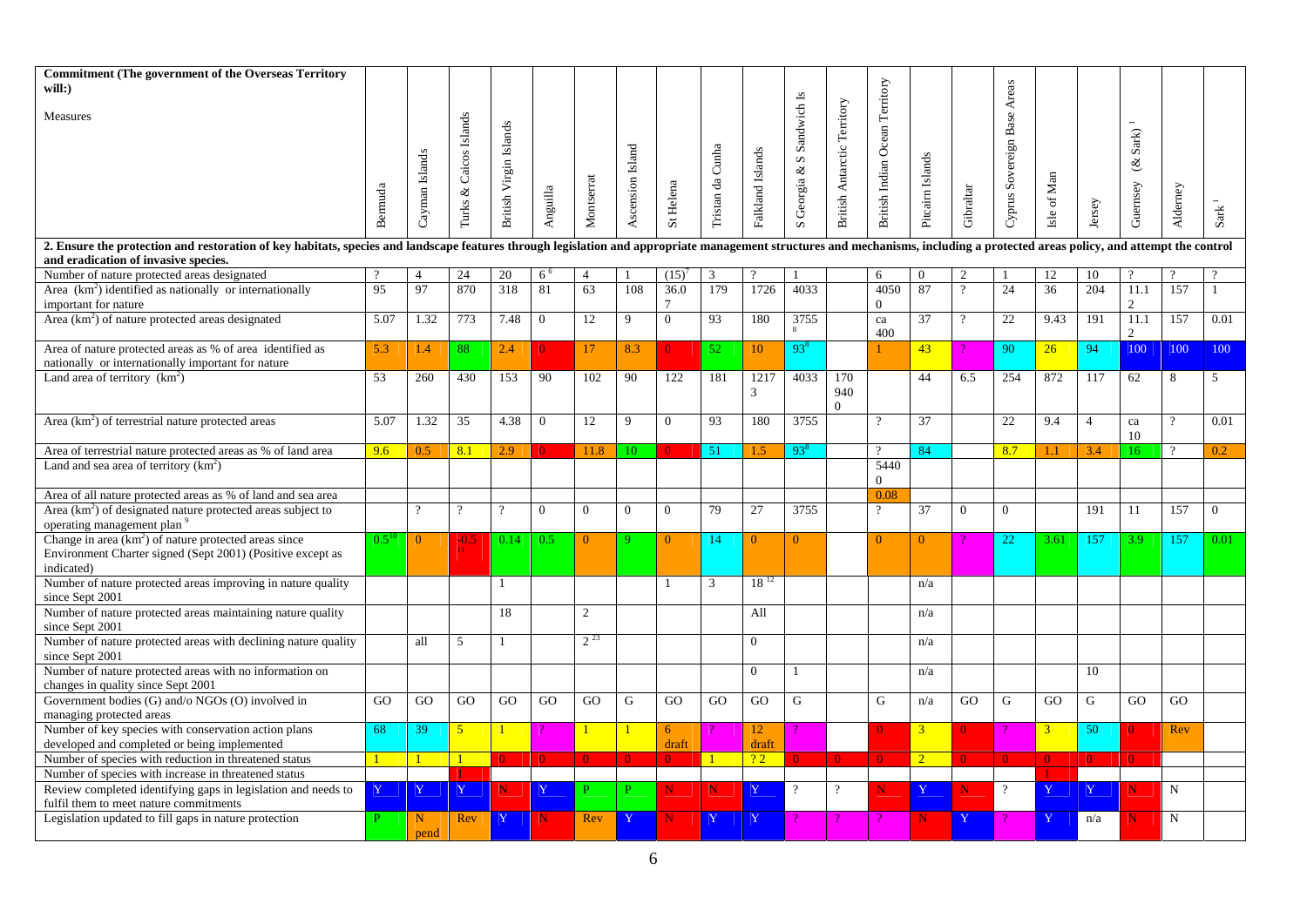| <b>Commitment (The government of the Overseas Territory</b><br>will:)                                                                                                                                                                                        |                |                |                |                        |                 |                                 |                  |                            |                  |                  | $\overline{\mathbf{S}}$     |                                    | British Indian Ocean Territory |                  |                | Areas                 |                         |                      |                |                |                      |
|--------------------------------------------------------------------------------------------------------------------------------------------------------------------------------------------------------------------------------------------------------------|----------------|----------------|----------------|------------------------|-----------------|---------------------------------|------------------|----------------------------|------------------|------------------|-----------------------------|------------------------------------|--------------------------------|------------------|----------------|-----------------------|-------------------------|----------------------|----------------|----------------|----------------------|
| Measures                                                                                                                                                                                                                                                     |                |                |                |                        |                 |                                 |                  |                            |                  |                  | S Georgia & S Sandwich      | <b>British Antarctic Territory</b> |                                |                  |                |                       |                         |                      |                |                |                      |
|                                                                                                                                                                                                                                                              |                |                | Caicos Islands | British Virgin Islands |                 |                                 |                  |                            |                  |                  |                             |                                    |                                |                  |                | Cyprus Sovereign Base |                         |                      |                |                |                      |
|                                                                                                                                                                                                                                                              |                |                |                |                        |                 |                                 |                  |                            |                  |                  |                             |                                    |                                |                  |                |                       |                         |                      | Sark           |                |                      |
|                                                                                                                                                                                                                                                              |                | Cayman Islands |                |                        |                 |                                 | Ascension Island |                            | Tristan da Cunha | Falkland Islands |                             |                                    |                                | Pitcairn Islands |                |                       |                         |                      | $\mathcal{L}$  |                |                      |
|                                                                                                                                                                                                                                                              |                |                |                |                        |                 |                                 |                  |                            |                  |                  |                             |                                    |                                |                  |                |                       | $\mathop{\mathsf{Man}}$ |                      |                |                |                      |
|                                                                                                                                                                                                                                                              | Bermuda        |                | $\infty$       |                        | Anguilla        | Montserrat                      |                  | St Helena                  |                  |                  |                             |                                    |                                |                  | Gibraltar      |                       |                         |                      | Guernsey       | Alderney       |                      |
|                                                                                                                                                                                                                                                              |                |                | Turks          |                        |                 |                                 |                  |                            |                  |                  |                             |                                    |                                |                  |                |                       | Isle of                 | Jersey               |                |                | $\mathbf{Sark}^{-1}$ |
|                                                                                                                                                                                                                                                              |                |                |                |                        |                 |                                 |                  |                            |                  |                  |                             |                                    |                                |                  |                |                       |                         |                      |                |                |                      |
| Review completed of invasive species problems                                                                                                                                                                                                                | Y              | P              | N              | P.                     | Rev             | N                               | Y                | P                          | P.               | Pend             |                             |                                    | $\mathbf N$                    | N                | Y              |                       | N                       | N                    | N              | Rev            |                      |
|                                                                                                                                                                                                                                                              |                |                |                |                        |                 |                                 |                  |                            |                  | ing              |                             |                                    |                                |                  |                |                       |                         | (not                 |                |                |                      |
|                                                                                                                                                                                                                                                              |                |                |                |                        |                 |                                 |                  |                            |                  |                  |                             |                                    |                                |                  |                |                       |                         | prio)                |                |                |                      |
| Action plans completed or operating to deal with invasive                                                                                                                                                                                                    | P.             | 5              |                | $\mathbf N$            |                 | N                               | $\overline{4}$   | Rev                        |                  | Y                |                             |                                    | $\mathcal{P}$                  | $\mathbf{1}$     | N              |                       | Rev                     | N.                   | N              | n/a            |                      |
| species                                                                                                                                                                                                                                                      |                |                |                |                        |                 |                                 |                  |                            |                  |                  |                             |                                    |                                |                  |                |                       |                         |                      |                |                |                      |
| Review completed of threats posed by potentially invasive                                                                                                                                                                                                    | P.             | P              | $\mathcal{P}$  | N.                     | $\mathcal{P}$   | N                               | Y                | N                          | P.               | Y                |                             |                                    | N                              | $\mathbf{Y}$     |                |                       | N                       | N                    | N              | N              |                      |
| species                                                                                                                                                                                                                                                      |                |                |                |                        |                 |                                 |                  |                            |                  |                  |                             |                                    |                                |                  |                |                       |                         |                      |                |                |                      |
| Effective measures in place to prevent arrival of further                                                                                                                                                                                                    | P              | N              | D              | N                      | Rev             | D.                              | N.               | P                          | Rev              | Y                |                             | $\mathcal{P}$                      | $\mathbf N$                    | Rev              | N.             |                       | P                       | N                    | P              | 9              |                      |
| invasives                                                                                                                                                                                                                                                    |                |                |                |                        |                 |                                 |                  |                            |                  |                  |                             |                                    |                                |                  |                |                       |                         |                      |                |                |                      |
|                                                                                                                                                                                                                                                              |                |                |                |                        |                 |                                 |                  |                            |                  |                  |                             |                                    |                                |                  |                |                       |                         |                      |                |                |                      |
| 3. Ensure that environmental considerations are integrated within social and economic planning processes, promote sustainable patterns of production and consumption within the Territory.<br>All Country Plans and strategic plans refer to the Environment |                |                |                |                        |                 |                                 |                  |                            |                  |                  |                             |                                    |                                |                  |                |                       |                         |                      |                |                |                      |
| <b>Charter and its Commitments</b>                                                                                                                                                                                                                           |                |                |                |                        | Rev             |                                 |                  |                            |                  |                  |                             |                                    |                                | Rev              |                |                       | n/a                     | n/a                  | n/a            | Rev            |                      |
| Have environmental considerations been integrated into social                                                                                                                                                                                                | P.             |                | D              |                        | N               | Rev                             | N                |                            |                  |                  | Y                           |                                    | P                              | Rev              | $Y^{13}$       |                       |                         |                      |                | N              |                      |
| and economic planning processes, and are activities                                                                                                                                                                                                          |                |                |                |                        |                 |                                 |                  |                            |                  |                  |                             |                                    |                                |                  |                |                       |                         |                      |                |                |                      |
| undertaken in sustainable manner in the following sectors:                                                                                                                                                                                                   |                |                |                |                        |                 |                                 |                  |                            |                  |                  |                             |                                    |                                |                  |                |                       |                         |                      |                |                |                      |
| Waste management                                                                                                                                                                                                                                             | Þ              |                | Rev            | P                      | N               | D.                              |                  | Rev                        |                  | Y                | Y                           |                                    |                                | Rev              |                |                       |                         |                      |                | N              |                      |
| Water resources management                                                                                                                                                                                                                                   |                | D              | $\overline{D}$ |                        | Ñ               | P                               |                  | Rev                        |                  | Y                | $\mathcal{D}$               |                                    | Y                              | Rev              |                | ő                     |                         | $\Omega$             | $\overline{Y}$ | N              |                      |
| Tourism                                                                                                                                                                                                                                                      | N              | N              | $\overline{D}$ | N.                     | N               | $\overline{P}$                  |                  | Rev                        |                  | Y                | $\mathcal{P}$               |                                    | n/a                            | Rev              |                | 9                     |                         | $\gamma$             | N              | N              |                      |
| Transport                                                                                                                                                                                                                                                    |                | N              | D              | N.                     | N               | $\overline{\mathbf{N}}$         |                  | Rev                        |                  | Y                | n/a                         |                                    |                                | Rev              |                | ő                     |                         | $\overline{2}$       | N              | N              |                      |
| Public and private land use                                                                                                                                                                                                                                  |                |                | D              |                        | N               | P.                              |                  | $\mathbf{Y}$               |                  | $\mathbf{Y}$     | n/a                         |                                    |                                | Rev              |                | 9                     |                         | $\mathcal{P}$        | P.             | Ń              |                      |
| Taxation & Economic                                                                                                                                                                                                                                          |                |                | D              |                        | N               | $\frac{P}{P}$                   |                  | Rev                        |                  | Y                | n/a                         |                                    | n/a                            | Rev              |                |                       |                         | $\Omega$             | N              | N              |                      |
| Fishing                                                                                                                                                                                                                                                      | $\mathbf{v}$   | $\overline{Y}$ | P              |                        | N               | Rev<br>P                        |                  | P.                         | Y                | $\bar{Y}$        | Y                           |                                    | <b>p</b>                       | Rev              |                |                       |                         | $\Omega$             | N              | N              |                      |
| Farming & Forestry                                                                                                                                                                                                                                           |                |                | D              |                        | Ñ               |                                 |                  | Rev                        |                  | Y                | n/a                         |                                    | n/a                            | Rev              |                |                       |                         | $\gamma$             | P              | N              |                      |
| <b>Mineral Extraction</b>                                                                                                                                                                                                                                    |                | $\mathbf{v}$   | D              | ${\bf N}$              | N               | D.                              |                  |                            |                  | $\bar{Y}$        | none                        |                                    | n/a                            | Rev              |                | ő<br>9                |                         | $\Omega$<br>$\gamma$ | <b>p</b>       | Ñ              |                      |
| <b>Power Generation</b>                                                                                                                                                                                                                                      |                |                | P.             | N.<br>$\mathcal{P}$    | Rev<br>N        | Rev<br>$\overline{\mathcal{P}}$ |                  | Rev<br>$\boldsymbol{\eta}$ |                  | $\mathbf Y$<br>Y | $\mathbf{Y}$                |                                    | Y                              | Rev              |                |                       |                         |                      | N<br>N         | N<br>N         |                      |
| <b>Traditional Crafts</b><br>others                                                                                                                                                                                                                          |                | rev            |                |                        |                 |                                 |                  |                            |                  |                  | none                        |                                    | n/a                            | Rev              |                |                       |                         |                      |                | Ñ              |                      |
|                                                                                                                                                                                                                                                              |                |                |                |                        |                 |                                 |                  |                            |                  |                  |                             |                                    |                                |                  |                |                       |                         |                      |                |                |                      |
| 4. Ensure that environmental and environmental health impact assessments are undertaken before approving major projects and while developing our growth management strategy.                                                                                 |                |                |                |                        |                 |                                 |                  |                            |                  |                  |                             |                                    |                                |                  |                |                       |                         |                      |                |                |                      |
| EIAs required on development projects                                                                                                                                                                                                                        | $D^{14}$       |                | $D^{14}$       |                        | N <sup>12</sup> | D                               | N                | P                          |                  |                  |                             |                                    | $D^{14}$                       | $\Delta$         |                |                       | Ν                       |                      | Rev            | infor          |                      |
|                                                                                                                                                                                                                                                              |                |                |                |                        |                 |                                 |                  |                            |                  |                  |                             |                                    |                                |                  |                |                       |                         |                      |                | mal            |                      |
| Number of proposed or active development projects                                                                                                                                                                                                            | $\overline{4}$ | man            | Man            | 6                      | $10+$           | 6                               | $\gamma$         | 11                         | $\mathbf{3}$     | 3                | 2                           |                                    | $\overline{\mathcal{L}}$       | -1               | $\overline{4}$ | $\overline{?}$        | 3                       | $\overline{?}$       | $\gamma$       | $\overline{2}$ |                      |
|                                                                                                                                                                                                                                                              |                | $\mathbf{V}$   | y              |                        |                 |                                 |                  |                            |                  |                  |                             |                                    |                                |                  |                |                       |                         |                      |                |                |                      |
| Number of these with publicly available EIAs                                                                                                                                                                                                                 | $\Omega$       | $\Omega$       | $D^{\Gamma}$   |                        | $\mathcal{D}$   | $\Omega$                        |                  | $\mathbf{3}$               | 0                | $\mathcal{R}$    | $\mathcal{D}_{\mathcal{L}}$ |                                    |                                | N                |                |                       | $\Omega$                |                      |                | $\Omega$       |                      |
| Has a list of major potential and actual threats to the                                                                                                                                                                                                      | N              | N              | D              | N                      | $\overline{D}$  | P.                              | N                |                            | Ν                | Y                | N                           |                                    |                                |                  |                |                       |                         | N                    | N              | Rev            |                      |
| environment, detailing threatened species, ecosystems and                                                                                                                                                                                                    |                |                |                |                        |                 |                                 |                  |                            |                  |                  |                             |                                    |                                |                  |                |                       |                         |                      |                |                |                      |
| landscapes been developed (prior to proposed schemes, so that                                                                                                                                                                                                |                |                |                |                        |                 |                                 |                  |                            |                  |                  |                             |                                    |                                |                  |                |                       |                         |                      |                |                |                      |
| these can be considered in context)?                                                                                                                                                                                                                         |                |                |                |                        |                 |                                 |                  |                            |                  |                  |                             |                                    |                                |                  |                |                       |                         |                      |                |                |                      |
|                                                                                                                                                                                                                                                              |                |                |                |                        |                 |                                 |                  |                            |                  |                  |                             |                                    |                                |                  |                |                       |                         |                      |                |                |                      |
|                                                                                                                                                                                                                                                              |                |                |                |                        |                 |                                 |                  |                            |                  |                  |                             |                                    |                                |                  |                |                       |                         |                      |                |                |                      |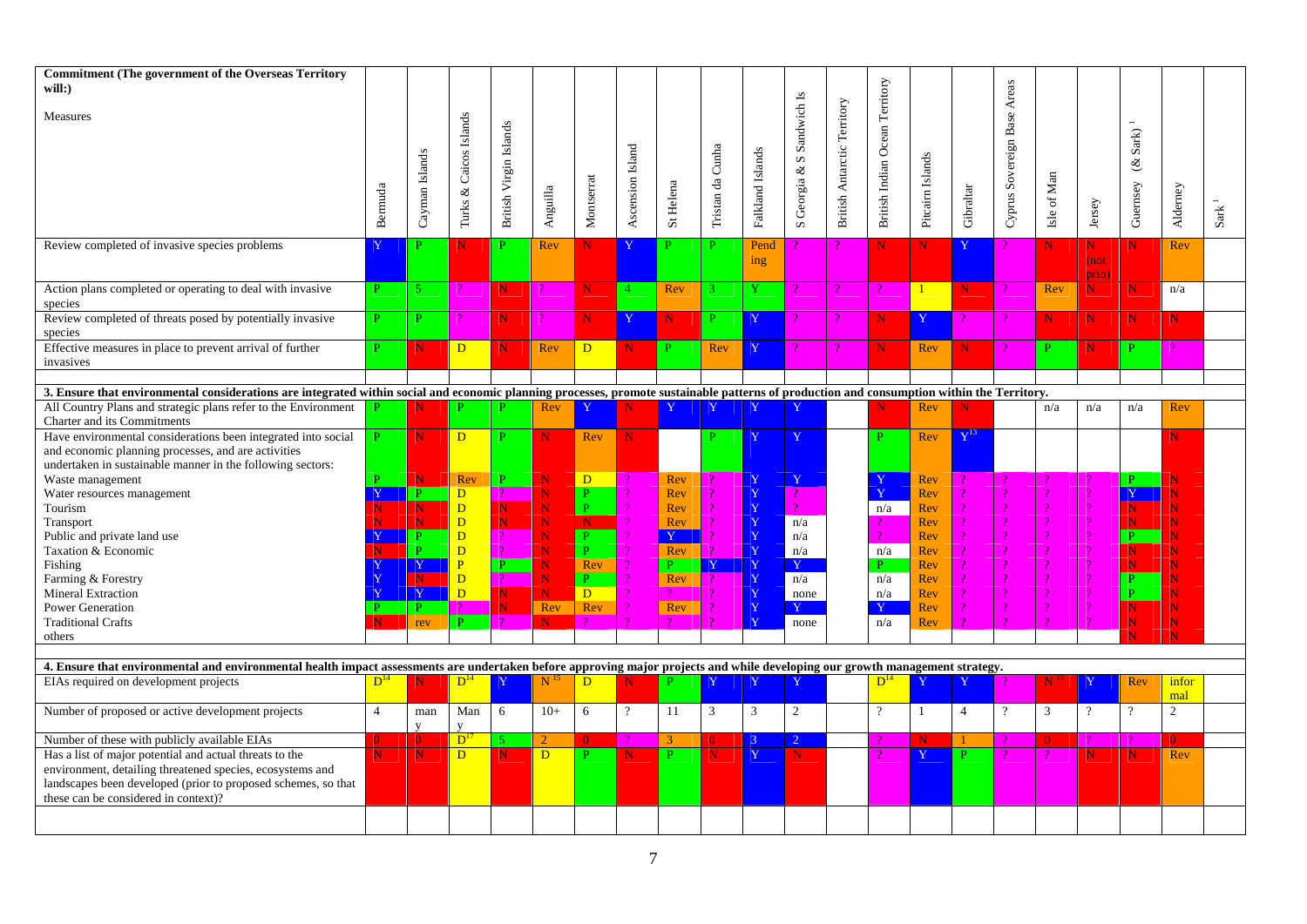| <b>Commitment (The government of the Overseas Territory</b><br>$will:$ )                                                                                                                                            |                      |                    |                  |                        |             |                    |                  |                         |                  |                  |                           |                                    |                                |                  |              | Areas                 |              |                |                       |              |                      |
|---------------------------------------------------------------------------------------------------------------------------------------------------------------------------------------------------------------------|----------------------|--------------------|------------------|------------------------|-------------|--------------------|------------------|-------------------------|------------------|------------------|---------------------------|------------------------------------|--------------------------------|------------------|--------------|-----------------------|--------------|----------------|-----------------------|--------------|----------------------|
| Measures                                                                                                                                                                                                            |                      |                    |                  |                        |             |                    |                  |                         |                  |                  | S Georgia & S Sandwich Is | <b>British Antarctic Territory</b> | British Indian Ocean Territory |                  |              |                       |              |                |                       |              |                      |
|                                                                                                                                                                                                                     |                      |                    | & Caicos Islands |                        |             |                    |                  |                         |                  |                  |                           |                                    |                                |                  |              |                       |              |                | Sark<br>$\mathcal{E}$ |              |                      |
|                                                                                                                                                                                                                     |                      | Cayman Islands     |                  | British Virgin Islands |             |                    | Ascension Island |                         | Tristan da Cunha | Falkland Islands |                           |                                    |                                | Pitcairn Islands |              | Cyprus Sovereign Base | Isle of Man  |                |                       |              |                      |
|                                                                                                                                                                                                                     | Bermuda              |                    | Turks            |                        | Anguilla    | Montserrat         |                  | St Helena               |                  |                  |                           |                                    |                                |                  | Gibraltar    |                       |              | Jersey         | Guernsey              | Alderney     | $\mathbf{Sark}^{-1}$ |
| 5. Commit to open and consultative decision-making on developments and plans which may affect the environment; ensure that environmental impact assessments include consultation with stakeholders.                 |                      |                    |                  |                        |             |                    |                  |                         |                  |                  |                           |                                    |                                |                  |              |                       |              |                |                       |              |                      |
| EIAs publicly available to community and peer review with<br>time for comment before decision.                                                                                                                      | Occ<br>asio<br>nally |                    | $D^{14}$         |                        |             | <b>Usu</b><br>ally |                  |                         |                  |                  |                           |                                    |                                | Rev              |              |                       |              |                |                       |              |                      |
| Public enquiry system and decision independent of parties and<br>government available and used                                                                                                                      | <b>Mos</b><br>tly    | N                  | N                | N.                     | N           | $\mathbf{Y}$       | N                | $\mathbf N$             | N                | $\mathbf{Y}$     | N.                        |                                    | N                              | Rev              | N            |                       |              | Y              |                       |              |                      |
| Decision process open with reasons given.                                                                                                                                                                           | Mos<br>tly           | N                  | $D^{14}$         | N.                     | $\mathbf N$ | Y                  | N                | Y                       |                  | Y                | N.                        |                                    | N.                             | Rev              | $\mathbf N$  |                       |              | Y              |                       | Y            |                      |
| Policy development open to public consultation                                                                                                                                                                      | $\overline{Y}$       | N                  | $\overline{D}$   |                        |             |                    | N                | Y                       | Y                | Y                | $\mathbf{Y}$              |                                    | N.                             | Rev              | $\mathbf{Y}$ |                       | $\Omega$     | Y              | P.                    | P            |                      |
|                                                                                                                                                                                                                     |                      |                    |                  |                        |             |                    |                  |                         |                  |                  |                           |                                    |                                |                  |              |                       |              |                |                       |              |                      |
| 6. Implement effectively Multilateral Environmental Agreements already extended to the Territory and work towards the extension of other relevant agreements.<br>Ramsar Convention on Wetland extended to Territory |                      | $\mathbf{\bar{Y}}$ |                  |                        |             |                    |                  | -Y                      |                  | Y                |                           |                                    | Y                              |                  |              |                       |              |                |                       |              |                      |
| Number of sites designated as Wetlands of International                                                                                                                                                             | $7\phantom{.0}$      | $\mathbf{1}$       | $\mathbf{1}$     | -1                     | $\Omega$    | $\overline{0}$     | $\Omega$         | $\overline{0}$          | $\overline{0}$   | 2                |                           | $\overline{0}$                     | $\mathbf{1}$                   |                  | $\Omega$     | $\mathbf{1}$          | -1           | $\overline{4}$ | $\overline{1}$        | $\mathbf{1}$ | $\mathbf{1}$         |
| Importance<br>Area $(km2)$ designated as Wetlands of International                                                                                                                                                  | 0.36                 | 0.82               | 586              | 10.7                   | $\Omega$    | $\mathbf{0}$       | $\vert 0 \vert$  | $\overline{0}$          | $\mathbf{0}$     | 47.5             |                           | $\overline{0}$                     | 354                            |                  |              | 21.7                  | 1.93         | 187            | 3.9                   | 156.<br>3    | 0.01                 |
| Importance<br>Area $(km2)$ of sites identified as qualifying as Wetlands of                                                                                                                                         | 90                   | 97                 | 82               | 300                    | $50+$       | 50                 | 100              | 20                      | 179              | 1315             | 4033                      |                                    | ${\rm c}a$                     | 63               | $\gamma$     | $\Omega$              | 34.4         | 12.8           | 6.9                   | $\gamma$     | $\Omega$             |
| International Importance but not yet designated                                                                                                                                                                     |                      |                    |                  |                        |             |                    |                  |                         |                  |                  |                           |                                    | 4000<br>$\Omega$               |                  |              |                       |              |                |                       |              |                      |
| Area $(km2)$ designated as Wetlands of International<br>Importance but suffering damage                                                                                                                             |                      |                    | 21.              |                        |             |                    |                  |                         |                  | $\theta$         |                           |                                    |                                |                  |              |                       |              |                |                       |              |                      |
| Area $(km2)$ of wetland outside protected areas being managed<br>sustainably                                                                                                                                        |                      | $\Omega$           |                  |                        |             |                    |                  |                         |                  |                  |                           |                                    |                                |                  |              |                       |              |                |                       |              |                      |
| Area $(km2)$ of wetland outside protected areas for which there<br>is no information on management                                                                                                                  |                      | All                |                  |                        |             |                    |                  |                         |                  |                  |                           |                                    |                                |                  |              |                       |              |                |                       |              |                      |
| Area $(km2)$ of wetland outside protected areas which has<br>suffered damage                                                                                                                                        |                      | muc                | $1+$             | $1+$                   | $1+$        |                    |                  |                         |                  | $\gamma$         |                           |                                    |                                |                  |              |                       |              |                |                       |              |                      |
|                                                                                                                                                                                                                     |                      |                    |                  |                        |             |                    |                  |                         |                  |                  |                           |                                    |                                |                  |              |                       |              |                |                       |              |                      |
| CITES extended to Territory                                                                                                                                                                                         |                      |                    |                  |                        |             |                    |                  |                         |                  |                  |                           |                                    | Y                              |                  |              |                       |              |                |                       |              |                      |
| Convention on Biological Diversity extended to Territory                                                                                                                                                            |                      | $\mathbf{v}$       |                  |                        |             | N                  |                  | $\mathbf{\overline{Y}}$ |                  |                  | N.                        | $\mathbf N$                        | N.                             | N                | $\mathbf{Y}$ |                       | N            | $\overline{Y}$ |                       |              |                      |
| Convention on Migratory Species extended to Territory                                                                                                                                                               |                      | $\mathbf{v}$       |                  | $\mathbf{V}$           | N           |                    |                  | Y                       |                  | Y                |                           | N                                  | Y                              |                  |              |                       | Y            | Y              |                       |              |                      |
| Agreements under CMS extended to Territory:                                                                                                                                                                         |                      |                    |                  |                        |             |                    |                  |                         |                  |                  |                           |                                    |                                |                  |              |                       |              |                |                       |              |                      |
| Conservation of Albatrosses & Petrels (ACAP)                                                                                                                                                                        | N                    | N                  | N                | N                      | N           | N                  | N                | N                       |                  | $\mathbf{Y}$     |                           | - Y                                | N                              | N                | N            | N                     | $\mathbf{Y}$ | N              |                       |              |                      |
| Conservation of Cetaceans in the Black Sea, Mediterranean<br>and Contiguous Atlantic Area (ACCOBAMS)                                                                                                                |                      |                    |                  |                        |             |                    |                  |                         |                  |                  |                           |                                    |                                |                  |              |                       |              |                |                       |              |                      |
| Small Cetaceans of the Baltic and North Sea (ASCOBANS)                                                                                                                                                              |                      |                    |                  | $\overline{a}$         |             |                    |                  | $\sim$                  |                  |                  |                           |                                    | $\sim$                         |                  |              |                       | As<br>soon   |                |                       |              |                      |
|                                                                                                                                                                                                                     |                      |                    |                  |                        |             |                    |                  |                         |                  |                  |                           |                                    |                                |                  |              |                       | as           |                |                       |              |                      |
|                                                                                                                                                                                                                     |                      |                    |                  |                        |             |                    |                  |                         |                  |                  |                           |                                    |                                |                  |              |                       | exte         |                |                       |              |                      |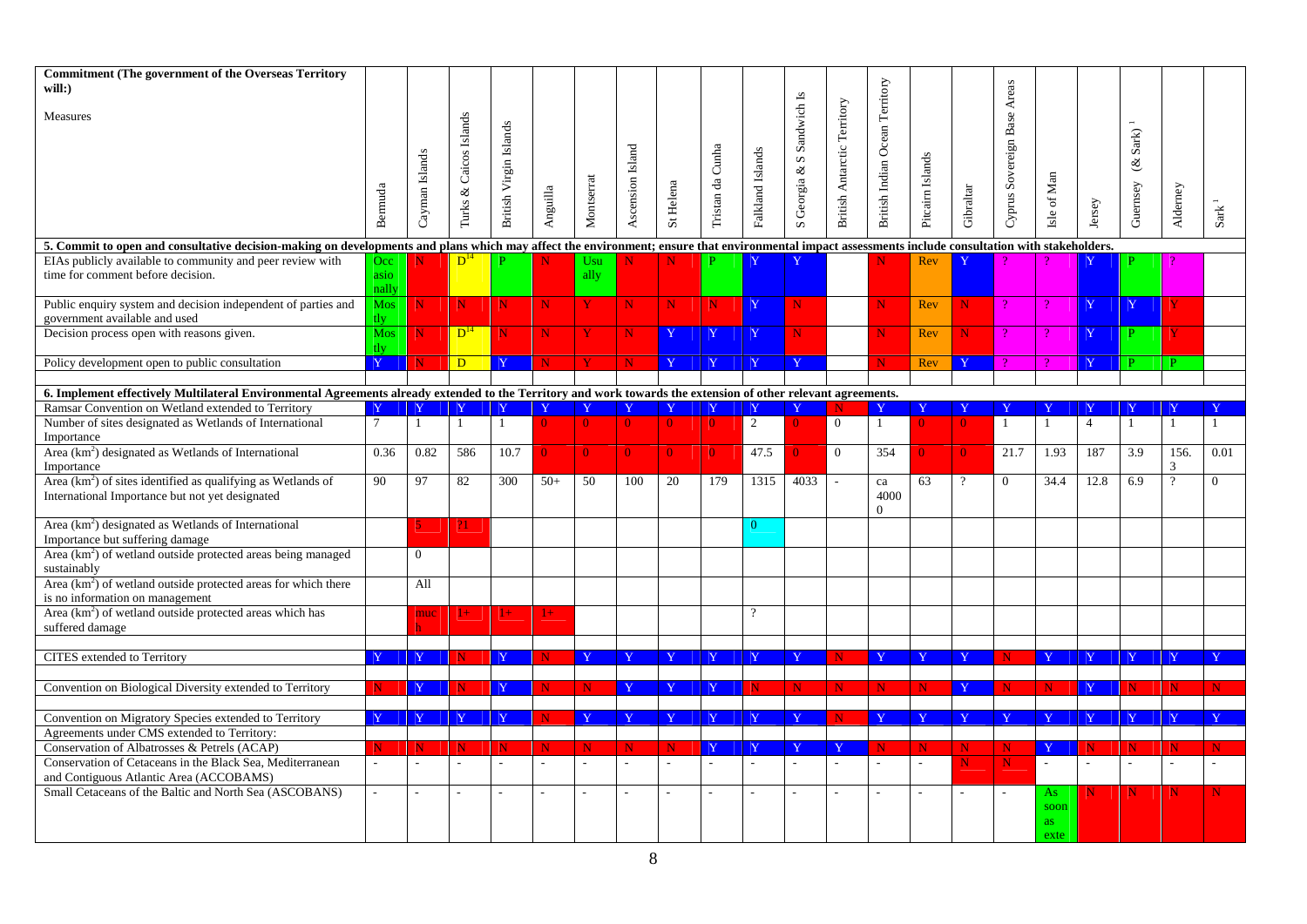| <b>Commitment (The government of the Overseas Territory</b>                                                         |              |                |                  |                        |                    |                |                             |                |                  |                          |                           |                                    |                                |                    |                         |                             |                         |                |               |                |                |
|---------------------------------------------------------------------------------------------------------------------|--------------|----------------|------------------|------------------------|--------------------|----------------|-----------------------------|----------------|------------------|--------------------------|---------------------------|------------------------------------|--------------------------------|--------------------|-------------------------|-----------------------------|-------------------------|----------------|---------------|----------------|----------------|
| will:)                                                                                                              |              |                |                  |                        |                    |                |                             |                |                  |                          |                           |                                    |                                |                    |                         |                             |                         |                |               |                |                |
| Measures                                                                                                            |              |                | & Caicos Islands |                        |                    |                |                             |                |                  |                          | S Georgia & S Sandwich Is | <b>British Antarctic Territory</b> | British Indian Ocean Territory |                    |                         | Cyprus Sovereign Base Areas |                         |                |               |                |                |
|                                                                                                                     |              |                |                  | British Virgin Islands |                    |                |                             |                |                  |                          |                           |                                    |                                |                    |                         |                             |                         |                | Sark)         |                |                |
|                                                                                                                     |              | Cayman Islands |                  |                        |                    |                | Ascension Island            |                | Tristan da Cunha | Falkland Islands         |                           |                                    |                                | Pitcairn Islands   |                         |                             |                         |                | $\mathscr{E}$ |                |                |
|                                                                                                                     |              |                |                  |                        |                    |                |                             |                |                  |                          |                           |                                    |                                |                    |                         |                             |                         |                |               |                |                |
|                                                                                                                     |              |                |                  |                        |                    |                |                             |                |                  |                          |                           |                                    |                                |                    |                         |                             |                         |                |               |                |                |
|                                                                                                                     | Bermuda      |                | Turks            |                        | Anguilla           | Montserrat     |                             | St Helena      |                  |                          |                           |                                    |                                |                    | Gibraltar               |                             | Isle of Man             | Jersey         | Guernsey      | Alderney       | Sark           |
|                                                                                                                     |              |                |                  |                        |                    |                |                             |                |                  |                          |                           |                                    |                                |                    |                         |                             |                         |                |               |                |                |
|                                                                                                                     |              |                |                  |                        |                    |                |                             |                |                  |                          |                           |                                    |                                |                    |                         |                             | nded                    |                |               |                |                |
| Conservation of Migratory Species of Wild Animals                                                                   |              |                |                  |                        |                    |                |                             |                |                  |                          |                           |                                    |                                |                    |                         | N                           | Y                       | Ñ              | N             | $\mathbf N$    |                |
| (Eurobats)                                                                                                          |              |                |                  |                        |                    |                |                             |                |                  |                          |                           |                                    |                                |                    |                         |                             |                         |                |               |                |                |
| Conservation of Migratory Species of Wild Animals - Indian                                                          | $\mathbf{r}$ |                |                  |                        | $\sim$             |                |                             |                |                  | $\overline{a}$           |                           |                                    | Y                              |                    | $\sim$                  |                             |                         | ÷.             |               | ÷              |                |
| Ocean Turtle MOU                                                                                                    |              |                |                  |                        |                    |                |                             |                |                  |                          |                           |                                    |                                |                    |                         |                             |                         |                |               |                |                |
| World Heritage Convention extended to Territory                                                                     |              |                | $\mathbf{Y}$     |                        | $\mathbf{\bar{Y}}$ |                | $\mathbf Y$                 | Y              |                  | $\mathbf Y$              |                           | N                                  | $\mathbf N$                    | $\mathbf{\bar{Y}}$ | $\mathbf{Y}$            |                             | $\mathbf{Y}$            | N              | N             | $\mathbf N$    | N              |
| Number of World Heritage sites (natural and cultural)                                                               |              | $\mathbf{0}$   | $\mathbf{0}$     | $\overline{0}$         | $0^{18}$           | $\overline{0}$ | $\overline{0}$              | $\overline{0}$ |                  | $\overline{0}$           | $\overline{0}$            | $\overline{0}$                     | $\overline{0}$                 |                    |                         | $\overline{0}$              | $\overline{0}$          | $\overline{0}$ | $\mathbf{0}$  | $\overline{0}$ | $\overline{0}$ |
| designated                                                                                                          |              |                |                  |                        |                    |                |                             |                |                  |                          |                           |                                    |                                |                    |                         |                             |                         |                |               |                |                |
| Area (km <sup>2</sup> ) of World Heritage sites (natural and cultural)                                              |              | $\theta$       | $\overline{0}$   | $\Omega$               | $\overline{0}$     | $\overline{0}$ | $\overline{0}$              | $\mathbf{0}$   | 79.              | $\overline{0}$           | $\Omega$                  | $\overline{0}$                     | $\overline{0}$                 | 37                 |                         | $\overline{0}$              | $\overline{0}$          | $\overline{0}$ | $\mathbf{0}$  | $\overline{0}$ | $\overline{0}$ |
| designated                                                                                                          |              |                |                  |                        |                    |                |                             |                |                  |                          |                           |                                    |                                |                    |                         |                             |                         |                |               |                |                |
| Number of domestically protected cultural heritage sites                                                            |              |                | $\overline{7}$   |                        | 2                  |                |                             |                |                  | $55^{19}$                |                           |                                    | $\overline{0}$                 |                    |                         |                             |                         |                |               |                |                |
| Area $(km2)$ of domestically protected cultural heritage sites                                                      |              |                | 2                |                        | $\mathcal{D}$      |                |                             |                |                  | $\gamma$                 |                           |                                    | $\overline{0}$                 |                    |                         |                             |                         |                |               |                |                |
|                                                                                                                     |              |                |                  |                        |                    |                |                             |                |                  |                          |                           |                                    |                                |                    |                         |                             |                         |                |               |                |                |
| Other Conventions extended to Territory<br>Convention for the Protection of the Natural Resources and               |              |                |                  |                        |                    |                |                             |                |                  |                          |                           |                                    |                                |                    |                         |                             |                         |                |               |                |                |
| Environment of the South Pacific (SPREP) and Final Act of                                                           |              |                |                  |                        |                    |                |                             |                |                  |                          |                           |                                    |                                |                    |                         |                             |                         |                |               |                |                |
| the High Level Conference on the Protection of the Natural                                                          |              |                |                  |                        |                    |                |                             |                |                  |                          |                           |                                    |                                |                    |                         |                             |                         |                |               |                |                |
| Resources and Environment of the South Pacific Region                                                               |              |                |                  |                        |                    |                |                             |                |                  |                          |                           |                                    |                                |                    |                         |                             |                         |                |               |                |                |
| (Noumea, New Calendonia, 17-25 November 1986)                                                                       |              |                |                  |                        |                    |                |                             |                |                  |                          |                           |                                    |                                |                    |                         |                             |                         |                |               |                |                |
| Convention for the Protection of the Marine Environment of                                                          |              |                |                  |                        |                    |                |                             |                |                  | $\sim$                   |                           |                                    | $\overline{\phantom{a}}$       | $\sim$             |                         |                             | Y                       | Y              | N             | N              | N              |
| the North-East Atlantic OSPAR                                                                                       |              |                |                  |                        |                    |                |                             |                |                  |                          |                           |                                    |                                |                    |                         |                             |                         |                |               |                |                |
| Convention for the Protection and Development of the Marine                                                         | ÷.           | Y              | Y                | Y                      | N                  | N              | ÷.                          |                |                  | $\overline{\phantom{a}}$ |                           |                                    | $\overline{a}$                 |                    | $\overline{a}$          |                             |                         |                |               | $\sim$         |                |
| Environment of the Wider Caribbean Region (Cartagena)<br>Protocol concerning specially Protected Areas and Wildlife |              | N              | $\mathbf N$      | N                      | $\mathbf N$        | N              | $\mathcal{L}_{\mathcal{A}}$ |                |                  |                          |                           |                                    |                                |                    |                         |                             |                         |                |               |                |                |
| (SPAW) to the Convention for the Protection and                                                                     |              |                |                  |                        |                    |                |                             |                |                  |                          |                           |                                    |                                |                    |                         |                             |                         |                |               |                |                |
| Development of the Marine Environment of the Wider                                                                  |              |                |                  |                        |                    |                |                             |                |                  |                          |                           |                                    |                                |                    |                         |                             |                         |                |               |                |                |
| Caribbean Region (Cartagena)                                                                                        |              |                |                  |                        |                    |                |                             |                |                  |                          |                           |                                    |                                |                    |                         |                             |                         |                |               |                |                |
| Convention on the Prevention of Marine Pollution by                                                                 | $\mathbf{Y}$ | Y              | Y                | -Y                     | N                  | Y              | $\mathbf{Y}$                | Y              | Y                |                          |                           | Y                                  | Y                              | $\mathbf{\bar{Y}}$ | Y                       |                             | -Y                      |                |               | Y              |                |
| Dumping of Wastes and other Matter (London Convention)                                                              |              |                |                  |                        |                    |                |                             |                |                  |                          |                           |                                    |                                |                    |                         |                             |                         |                |               |                |                |
|                                                                                                                     |              |                |                  |                        |                    |                |                             |                |                  |                          |                           |                                    |                                |                    |                         |                             |                         |                |               |                |                |
| [Other indicators to be investigated, possibly related to the                                                       |              |                |                  |                        |                    |                |                             |                |                  |                          |                           |                                    |                                |                    |                         |                             |                         |                |               |                |                |
| compliance reports that are sent to the Convention<br>Conferences/Meetings of the Parties]                          |              |                |                  |                        |                    |                |                             |                |                  |                          |                           |                                    |                                |                    |                         |                             |                         |                |               |                |                |
|                                                                                                                     |              |                |                  |                        |                    |                |                             |                |                  |                          |                           |                                    |                                |                    |                         |                             |                         |                |               |                |                |
| 7. Review the range, quality and availability of baseline data for natural resources and biodiversity.              |              |                |                  |                        |                    |                |                             |                |                  |                          |                           |                                    |                                |                    |                         |                             |                         |                |               |                |                |
| Taxa and natural resources for which base-line data have been                                                       | Man          | <b>Seve</b>    | Som              | <b>Seve</b>            | Som                | <b>Seve</b>    | Som                         | <b>Seve</b>    |                  |                          |                           |                                    |                                | Som                | Man                     |                             | Man                     |                |               | Man            |                |
| collected and made available, with extents of coverage for                                                          | y            | ral            | e                | ral                    | e                  | ral            | e                           | ral            |                  |                          |                           |                                    |                                | $\mathbf{e}$       | V                       |                             | y                       |                |               | $\mathbf{y}$   |                |
| each. $^{\rm 20}$                                                                                                   |              |                |                  |                        |                    |                |                             |                |                  |                          |                           |                                    |                                |                    |                         |                             |                         |                |               |                |                |
| Taxa and natural resources for which there are monitoring                                                           | Man          | <b>Seve</b>    | $\Omega$         | $\Omega$               | Som                | Som            | Som                         | <b>Seve</b>    |                  |                          |                           |                                    |                                | N                  | Man                     |                             | Man                     | Man            |               | Man            |                |
| programmes, with extents of coverage for each. <sup>21</sup>                                                        | $\mathbf{V}$ | ral            |                  |                        | e.                 | e.             | e                           | ral            |                  |                          |                           |                                    |                                |                    | $\overline{\mathbf{v}}$ |                             | $\overline{\mathbf{v}}$ | $\mathbf{V}$   |               | $\mathbf{V}$   |                |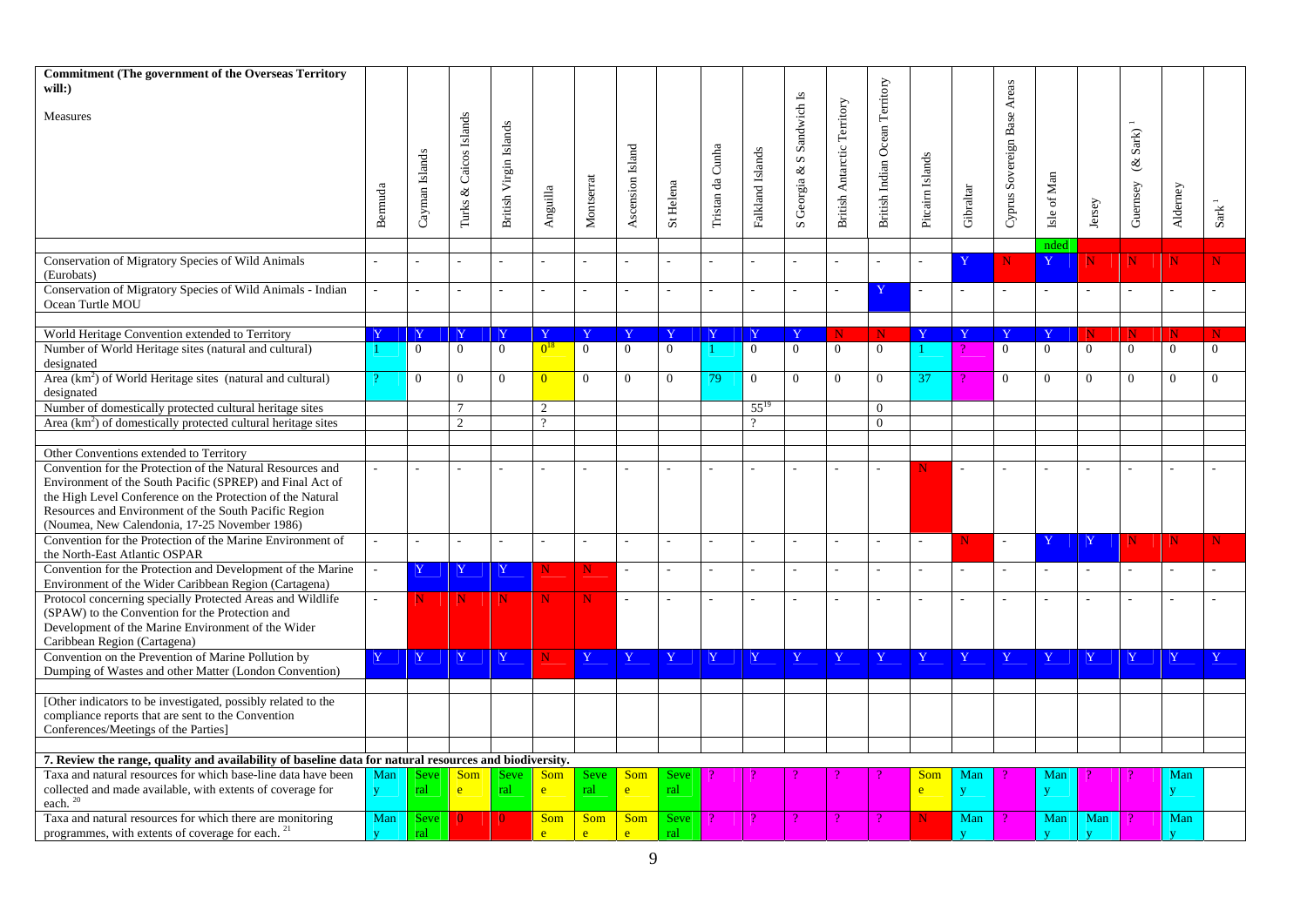| <b>Commitment (The government of the Overseas Territory</b><br>will:)                                                                                                                 |                |                |                  |                        |                 |                |                  |                |                  |                  |                           |                                    |                                |                  |                | Areas                 |                |                |                          |            |      |
|---------------------------------------------------------------------------------------------------------------------------------------------------------------------------------------|----------------|----------------|------------------|------------------------|-----------------|----------------|------------------|----------------|------------------|------------------|---------------------------|------------------------------------|--------------------------------|------------------|----------------|-----------------------|----------------|----------------|--------------------------|------------|------|
| Measures                                                                                                                                                                              |                |                |                  |                        |                 |                |                  |                |                  |                  | S Georgia & S Sandwich Is | <b>British Antarctic Territory</b> | British Indian Ocean Territory |                  |                |                       |                |                | $\overline{\phantom{a}}$ |            |      |
|                                                                                                                                                                                       |                |                | Caicos Islands   | British Virgin Islands |                 |                |                  |                |                  |                  |                           |                                    |                                |                  |                | Cyprus Sovereign Base |                |                | Sark)                    |            |      |
|                                                                                                                                                                                       |                | Cayman Islands |                  |                        |                 |                | Ascension Island |                | Tristan da Cunha | Falkland Islands |                           |                                    |                                |                  |                |                       |                |                | $\mathcal{E}$            |            |      |
|                                                                                                                                                                                       |                |                |                  |                        |                 |                |                  |                |                  |                  |                           |                                    |                                | Pitcairn Islands |                |                       | Isle of Man    |                |                          |            |      |
|                                                                                                                                                                                       | Bernuda        |                | Turks &          |                        | Anguilla        | Montserrat     |                  | St Helena      |                  |                  |                           |                                    |                                |                  | Gibraltar      |                       |                | Jersey         | Guernsey                 | Alderney   |      |
|                                                                                                                                                                                       |                |                |                  |                        |                 |                |                  |                |                  |                  |                           |                                    |                                |                  |                |                       |                |                |                          |            | Sark |
| Topics which are priorities for further information gathering.                                                                                                                        | See            | See            | See              | See                    | See             | See            | See              | See            |                  | $\overline{?}$   | $\gamma$                  | $\gamma$                           | $\overline{?}$                 | See              | See            | $\gamma$              | $\gamma$       | $\gamma$       | $\gamma$                 | See        |      |
|                                                                                                                                                                                       | note<br>22     | note<br>22     | note<br>22       | note<br>22             | note<br>22      | note<br>22     | note<br>22       | note<br>22     |                  |                  |                           |                                    |                                | note<br>22       | note<br>22     |                       |                |                |                          | note<br>22 |      |
|                                                                                                                                                                                       |                |                |                  |                        |                 |                |                  |                |                  |                  |                           |                                    |                                |                  |                |                       |                |                |                          |            |      |
| 8. Ensure that legislation and policies reflect the principle that the polluter should pay for prevention or remedies; establish effective monitoring and enforcement mechanisms.     |                |                |                  |                        |                 |                |                  |                |                  |                  |                           |                                    |                                |                  |                |                       |                |                |                          |            |      |
| Are effective Ordinances in place to implement polluter-pays<br>principle?                                                                                                            | Y              |                |                  |                        |                 | Ν              |                  |                |                  |                  | Rev                       |                                    |                                |                  |                |                       |                |                |                          | Ν          |      |
| Number of cases of polluter paying, and amounts involved.                                                                                                                             | 24             | $\overline{?}$ | Av<br>$2 - 3$    | n/a                    | $\overline{0}$  | $\overline{0}$ | $\mathbf{0}$     | $\overline{0}$ | $\mathbf{P}$     | $\overline{0}$   | 2                         | $\overline{?}$                     | n/a                            | $\overline{0}$   | $\overline{?}$ | $\gamma$              | $\overline{?}$ | $\overline{?}$ | N                        | n/a        |      |
|                                                                                                                                                                                       |                |                | pa               |                        |                 |                |                  |                |                  |                  |                           |                                    |                                |                  |                |                       |                |                |                          |            |      |
| Monitoring of pollution and adherence to planning conditions<br>in place                                                                                                              | P              | Y              | Y                | $\mathbf N$            | $\mathbf N$     | D              | N                | $\mathbf{P}$   | P                | $\mathbf{Y}$     | n/a                       |                                    |                                | $\mathbf N$      |                |                       | P              |                | Y                        | N.         |      |
| Enforcement measures in place                                                                                                                                                         | Y              |                | Y                | N                      | D               | Y              | N                | N              | $\mathbf N$      | $\mathbf{Y}$     | n/a                       |                                    | $\Omega$                       | Y                | $\mathcal{D}$  |                       | $\Omega$       | $\Omega$       | P.                       | N.         |      |
| Number of enforcement cases brought.                                                                                                                                                  | Man            | $\gamma$       | av               | $\Omega$               | $\Omega$        | $\overline{0}$ | $\overline{0}$   | $\overline{0}$ | $\overline{0}$   | $\Omega$         | n/a                       | $\overline{?}$                     | $0$ (ca                        | $\overline{0}$   | $\overline{?}$ | $\gamma$              | $\gamma$       | $\overline{?}$ | $\gamma$                 | n/a        |      |
|                                                                                                                                                                                       | y              |                | $1 - 3$<br>pa    |                        |                 |                |                  |                |                  |                  |                           |                                    | $\tau$<br>fishe                |                  |                |                       |                |                |                          |            |      |
|                                                                                                                                                                                       |                |                |                  |                        |                 |                |                  |                |                  |                  |                           |                                    | pa                             |                  |                |                       |                |                |                          |            |      |
|                                                                                                                                                                                       |                |                |                  |                        |                 |                |                  |                |                  |                  |                           |                                    |                                |                  |                |                       |                |                |                          |            |      |
| 9. Encourage teaching within schools to promote the value of our local environment (natural and built) and to explain its role within the regional and global environment.            |                |                |                  |                        |                 |                |                  |                |                  |                  |                           |                                    |                                |                  |                |                       |                |                |                          |            |      |
| Environment Charter, strategy for implementation in schools<br>curriculum                                                                                                             | N              | N              | N                | N                      |                 | Rev            | N                | Y              |                  | Y                | n/a                       | n/a                                | n/a                            |                  | N              | n/a                   | n/a?           | n/a            | n/a                      | n/a        |      |
| Local environment, global context in schools curriculum                                                                                                                               |                | $\Omega$       | $\mathbf{Y}$     | $\mathbf{Y}$           | <b>Rev</b>      | P.             | Y                | Y              |                  | Y                | n/a                       | n/a                                | n/a                            |                  | $\mathbf{Y}$   |                       |                | Y              |                          | N          |      |
| Number of visits at all levels to local environmental sites                                                                                                                           | 3 for          |                | $2 - 3$          | varia                  | Av <sub>3</sub> | regu           | $4(6-$           | $6 - 10$       |                  | 200              | n/a                       | n/a                                | n/a                            | Y                | $2 - 3$        |                       | Y              | Ca             |                          |            |      |
|                                                                                                                                                                                       | all<br>1400    |                |                  | ble                    |                 | lar            | 11)              | $+$            |                  |                  |                           |                                    |                                |                  | inf<br>&       |                       |                | 200            |                          |            |      |
|                                                                                                                                                                                       | $\theta$       |                |                  |                        |                 |                |                  |                |                  |                  |                           |                                    |                                |                  | mid            |                       |                |                |                          |            |      |
|                                                                                                                                                                                       | child          |                |                  |                        |                 |                |                  |                |                  |                  |                           |                                    |                                |                  |                |                       |                |                |                          |            |      |
|                                                                                                                                                                                       | ren            |                |                  |                        |                 |                |                  |                |                  |                  |                           |                                    |                                |                  | com<br>D       |                       |                |                |                          |            |      |
| Number of field classroom facilities                                                                                                                                                  | 12             |                | $\Omega$         | $\Omega$               | $\Omega$        | $\Omega$       | $\Omega$         | $\Omega$       |                  | $\Omega$         | n/a                       | n/a                                | n/a                            |                  |                |                       |                |                |                          | Rev        |      |
|                                                                                                                                                                                       |                |                |                  |                        |                 |                |                  |                |                  |                  |                           |                                    |                                |                  |                |                       |                |                |                          |            |      |
|                                                                                                                                                                                       |                |                |                  |                        |                 |                |                  |                |                  |                  |                           |                                    |                                |                  |                |                       |                |                |                          |            |      |
| 10. Promote publications that spread public awareness of the special features of the environment in the Territory; promote within the Territory the guiding principles set out above. |                |                |                  |                        |                 |                |                  |                |                  |                  |                           |                                    | $\Omega$                       |                  |                |                       |                |                |                          |            |      |
| Number of publications by Government in each year on local<br>environmental topics                                                                                                    |                |                |                  |                        | $\overline{0}$  |                |                  |                |                  |                  |                           |                                    |                                |                  |                |                       |                |                |                          |            |      |
| 2002-3                                                                                                                                                                                |                |                | $\overline{0}$   | 1                      | $\mathbf{0}$    | repo<br>rts    |                  |                | $\overline{0}$   |                  | $\overline{0}$            |                                    |                                | $\mathbf{0}$     |                |                       |                |                |                          |            |      |
| 2003-4                                                                                                                                                                                | $\overline{0}$ |                | $\overline{0}$   | $\mathbf{1}$           | $\theta$        | $\overline{2}$ |                  | $\mathbf{1}$   | $\mathbf{0}$     |                  |                           |                                    |                                |                  |                |                       |                |                |                          |            |      |
| 2004-5                                                                                                                                                                                | $\Omega$       |                | $\overline{1}$   | $\overline{1}$         | $\Omega$        | $\overline{0}$ |                  | $\theta$       | $\mathbf{0}$     |                  | $\mathbf{0}$              |                                    |                                | $\overline{0}$   |                |                       |                |                |                          |            |      |
| 2005-6                                                                                                                                                                                | $\mathbf{0}$   |                | $\boldsymbol{0}$ | $\mathbf{0}$           | $\theta$        | $\overline{0}$ |                  | 3              | $\mathbf{1}$     |                  |                           |                                    |                                | $\overline{0}$   |                |                       |                |                |                          |            |      |
| 2006-7                                                                                                                                                                                | 3              | $\overline{1}$ | $\overline{0}$   |                        | $\mathbf{0}$    | $\sqrt{2}$     |                  |                | -1               |                  |                           |                                    |                                |                  |                |                       |                |                |                          |            |      |
| 2007-8                                                                                                                                                                                |                |                |                  |                        | $\mathcal{R}$   | $\overline{2}$ |                  |                |                  |                  |                           |                                    |                                |                  |                |                       |                |                |                          |            |      |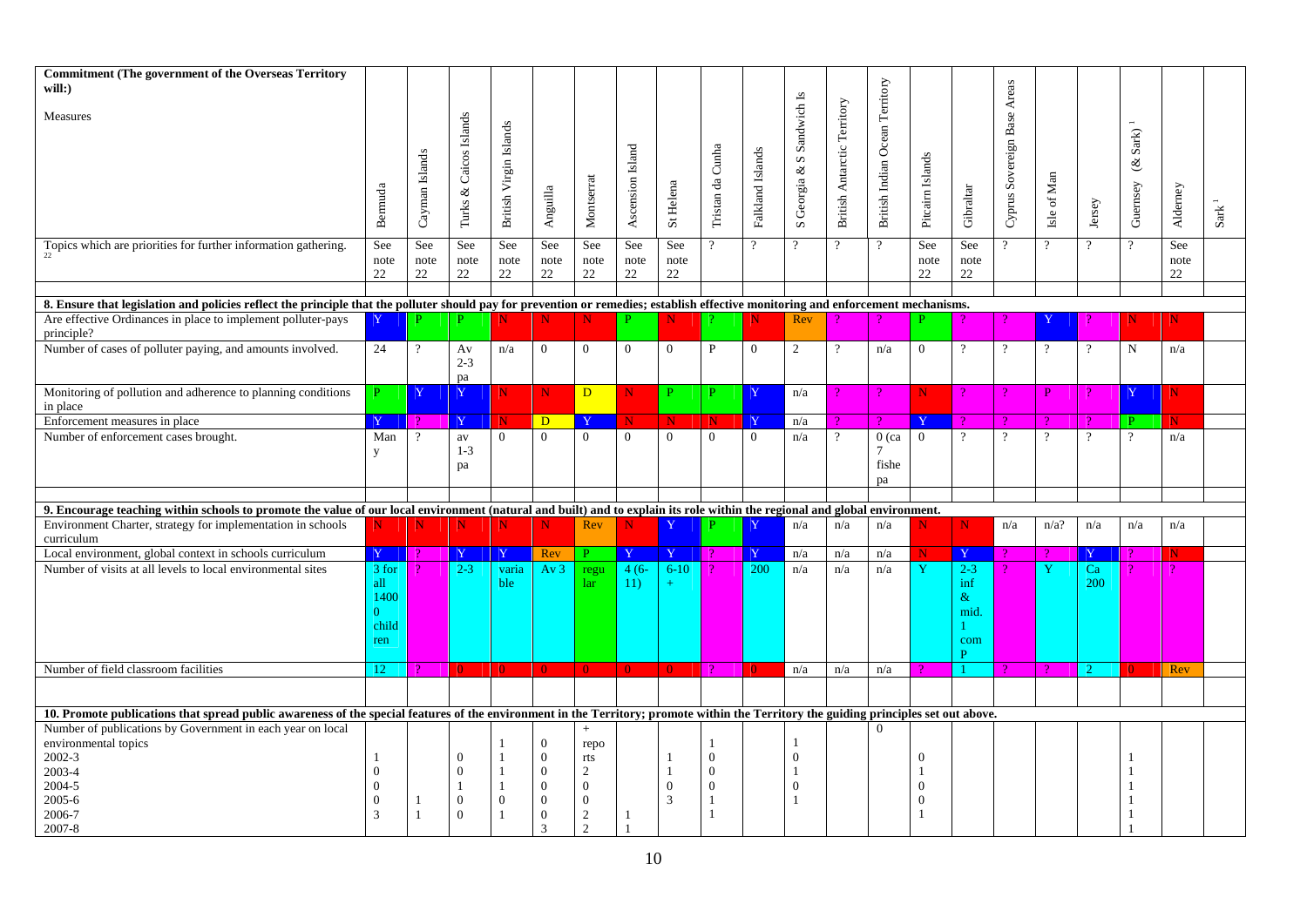| <b>Commitment (The government of the Overseas Territory</b><br>will:<br>Measures                                                                                                                                                 | ದ<br>$\infty$ | Islands<br>ayman<br>Ö | Islands<br>Caicos<br>ళ<br>Turks | Virgin Islands<br>British | Anguilla                                           | Montserrat | Island<br>scension<br>≺ | St Helena | Cunha<br>$\mathbf{d}\mathbf{a}$<br>Tristan | Islands<br>Falkland | $\mathbf{I}$<br>Sandwich<br>S<br>ళ<br>Georgia<br>$\boldsymbol{\omega}$ | erritory<br>۴<br>Antarctic<br>$\dot{\rm{ritish}}$<br>≃ | Territory<br>British Indian Ocean | $\boldsymbol{\mathrm{Islands}}$<br>Pitcairn | Gibraltar     | Areas<br>Base<br>Sovereign<br>Cyprus | Man<br>$\mathfrak{p}$<br>Isle | Jersey | $\overline{\phantom{0}}$<br>Sark<br>প্ত<br>Guernsey | Alderney      | $\rightarrow$<br>$_{\rm Sark}$ |
|----------------------------------------------------------------------------------------------------------------------------------------------------------------------------------------------------------------------------------|---------------|-----------------------|---------------------------------|---------------------------|----------------------------------------------------|------------|-------------------------|-----------|--------------------------------------------|---------------------|------------------------------------------------------------------------|--------------------------------------------------------|-----------------------------------|---------------------------------------------|---------------|--------------------------------------|-------------------------------|--------|-----------------------------------------------------|---------------|--------------------------------|
| Number of publications by NGOs in each year on local<br>environmental topics<br>$2002 - 3$<br>2003-4<br>2004-5<br>2005-6<br>2006-7<br>2007-8<br>Programme in place to promote Environment Charter and<br>implementation strategy | N             | N                     | 10<br>8<br>$\mathcal{D}$        | $\mathbf N$               | $\sim$<br>$\Omega$<br>$\mathcal{R}$<br>$\mathbf N$ | $\Omega$   | ∠<br>$\mathbf N$        | Y         | N                                          | $\mathbf N$         | $\mathbf N$                                                            | n/a                                                    | D.                                | Rev                                         | 6<br>$\Omega$ | n/a                                  | n/a                           | n/a    | n/a                                                 | 8<br>6<br>n/a |                                |
|                                                                                                                                                                                                                                  |               |                       |                                 |                           |                                                    |            |                         |           |                                            |                     |                                                                        |                                                        |                                   |                                             |               |                                      |                               |        |                                                     |               |                                |
| 11. Abide by the principles set out in the Rio Declaration on Environment and Development and work towards meeting International Development Targets on the environment.                                                         |               |                       |                                 |                           |                                                    |            |                         |           |                                            |                     |                                                                        |                                                        |                                   |                                             |               |                                      |                               |        |                                                     |               |                                |
| [Measures largely included in the 10 above.]                                                                                                                                                                                     |               |                       |                                 |                           |                                                    |            |                         |           |                                            |                     |                                                                        |                                                        |                                   |                                             |               |                                      |                               |        |                                                     |               |                                |

#### **Notes:**

- 1. Although having their own administrations, Alderney, Sark and Guernsey are part of the Bailiwick of Guernsey and some aspects are dealt with at Bailiwick level. The general information in the Guernsey column tends to relate also to Sark.
- 2. Bermuda has two separate relevant processes, one for a Biodiversity Strategy and the other for a Sustainable Development strategy.
- 3. Gibraltar's Environment Charter is of a different type to the others, and is not an agreement with HMG. The Environment Charter being considered by Alderney is based on the UKOT one, but would be a unilateral adoption by Alderney.
- 4. Anguilla fund not yet ear-marked for the environment, but this is being explored.
- 5. Anguilla does have a non-governmental Anguilla Community Fund from non-governmental sources.
- 6. Anguilla lacks legislation to designate terrestrial protected areas, but such legislation has been drafted and awaits being put before the Legislative Assembly.
- 7. St Helena awaits new legislation for protected areas and the 15 sites are proposed in the strategy, noted in planning matters but not yet designated.
- 8. The Government of South Georgia & the South Sandwich Islands considers that the whole of South Georgia is effectively a protected area, but notes that a more specific review of areas and appropriate levels of protection is under review.
- 9. Information on the extent of active management of protected areas is incomplete partly because of a missing section of the questionnaire.
- 10. Change in protected areas in Bermuda estimated because of incomplete information received.
- 11. Change in protected areas in Turks & Caicos Islands incomplete because TCI has been unable to supply figures.
- 12. In the Falkland Islands, 18 islands cleared of rats.
- 13. For Gibraltar, in practice rather than as formal policy.
- 14. For these territories, EIAs are required, but there are problems in that developments may be effectively approved at an earlier stage and/or EIAs are inadequate.
- 15. Not required, but undertaken in practice, although may be subject to similar problems to those noted at 14.
- 16. Not required, but usual.
- 17. Although TCI EIAs are publicly available, in practice they are difficult to access and not available in time to consult before decisions.
- 18. Anguilla has put forward a proposal for a World Heritage Site, but HMG has not yet put this forward to the Convention.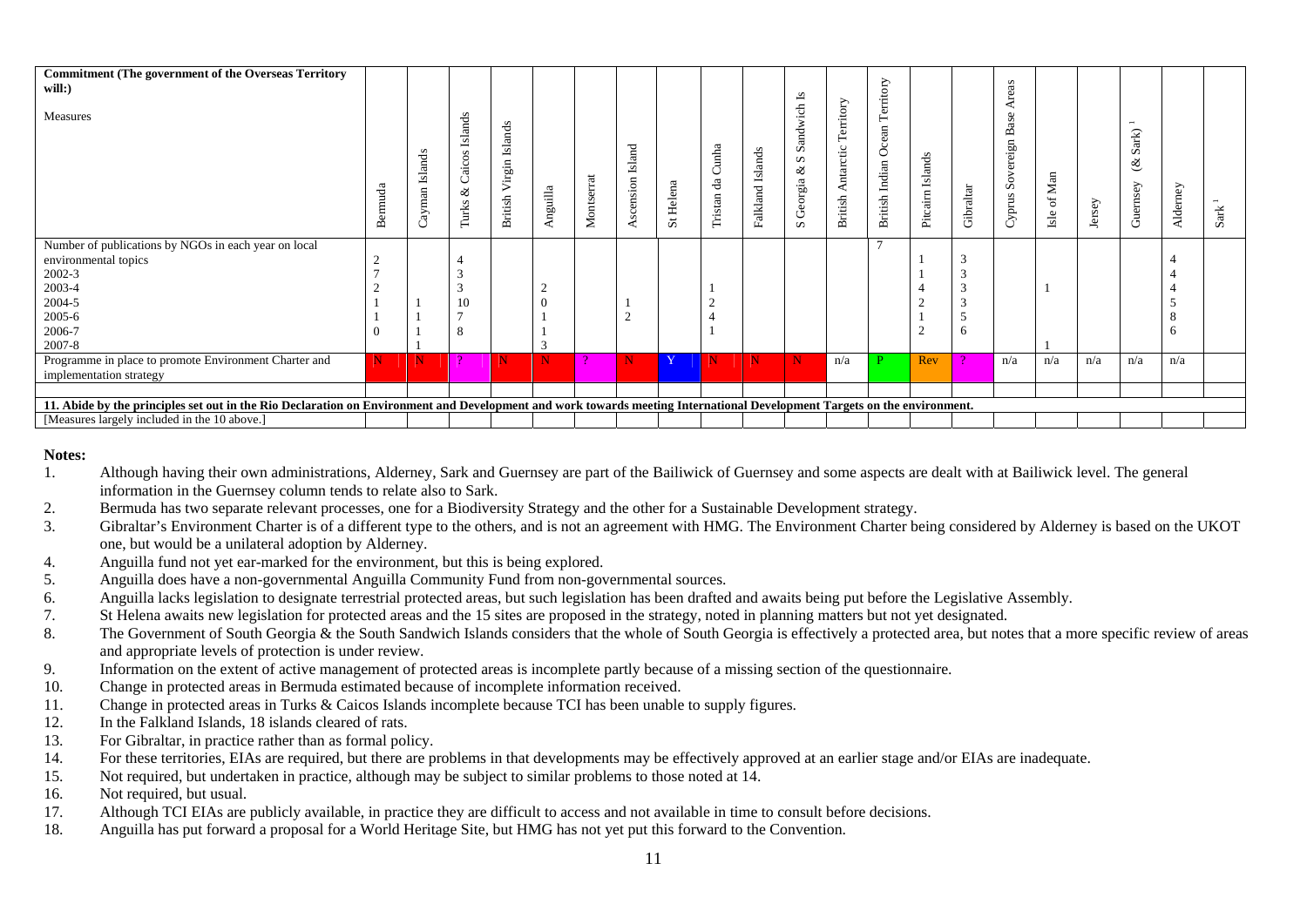- 19. 55 buildings in the Falkland Islands
- 20. Coverage reported for baseline data:

Bermuda: marine reptiles, birds, skinks, coral reefs, terrestrial & marine plants, marine molluscs, marine polychaetes, commercial fisheries, coastal erosion, freshwater, amphibians – island-wide

 Cayman Islands: national: Red-list flora, queen conch, marine turtles, parrots (GC & CB), blue iguana (GC). GC: bats Turks & Caicos: iguana, grouper, snapper, conch, lobster nationally. Biodiversity survey of North, Middle & East Caicos British Virgin Islands: samples: in-shore; seabirds, all near-shore; Rock iguana, Anegada; Forest, Anegada & Gorda Peak Anguilla: reptiles (Only snakes, iguana and Ameiva species, some work also done on geckos and anoles); invertebrates (Only some beetle work, spider work and butterflies, moths, wasps); coastal resources (Reefs, sea grass beds, coastal mangroves; however marine commercial reef fish data is still lacking.) Montserrat: forest birds, bats, herptiles, plants, fisheries and catch effort, agricultural production Ascension Island: endemic plants, seabirds, green turtles St Helena: seabirds, cetaceans, invertebrates on Prosperous Bay Plain, lower plants there & NE, marine fish Pitcairn: plants, all; various, Henderson Gibraltar: herptiles, mammals, birds, higher plants complete; terrestrial  $\&$  marine invertebrates  $\&$  marine vertebrates Isle of Man: birds, land-use, main rivers all island, ponds half; plants on all protected sites & invertebrates on some Alderney: Breeding birds island-wide; storm petrels and puffins on Isle of Burhou; gannets at 2 breeding colonies; seaweeds in Clonque Bay; butterflies and moths at sample sites 21. Bermuda: coral reefs & sea-grass, turtles, cahow, longtail, bluebird, skinks, ground water, commercial fisheries, water quality on marine platform – island-wide Cayman Islands: As in note 20 Anguilla: Birds of wetlands and sea Montserrat: Impact of rats on fauna and flora at test sites Ascension Island: green turtles, seabirds, endemic plants St Helena: seabirds, cetaceans, grouper, fish catch, vegetation, wirebirds, fish Gibraltar: herptiles, mammals, birds, higher plants, terrestrial invert Isle of Man: birds, river water quality Jersey: all 50 Biodiversity Action Plan species Alderney: as for survey in note 20, with breeding success as well as numbers for some birds 22. Topics which are priorities for further information gathering: Bermuda: All endemic & native species, coastal erosion, sea-level rise, ground water quality, coral reef & seagrass, cave habitat, IAS Cayman Islands: Update habitat map since Hurricane Ivan; insects & fungi are very data-deficient Turks & Caicos: Turks Head cactus British Virgin Islands: Fish; beach profile monitoring; nesting seabirds; insects; herptiles; flora Anguilla: Vegetation mapping; invertebrates Montserrat: Mountain chicken (frog), galliwasp (lizard), endemic plant species, invasive species, restricted range bird species, turtles, terrestrial and marine habitats Ascension Island: Fish St Helena: Marine plants & invertebrates Pitcairn Islands: Invasives, Endemics Gibraltar: Marine, terrestrial invertebrates, bryophyte, fungi Alderney: marine bird survey; marine diversity survey 23. One case of decline due to volcanic ash.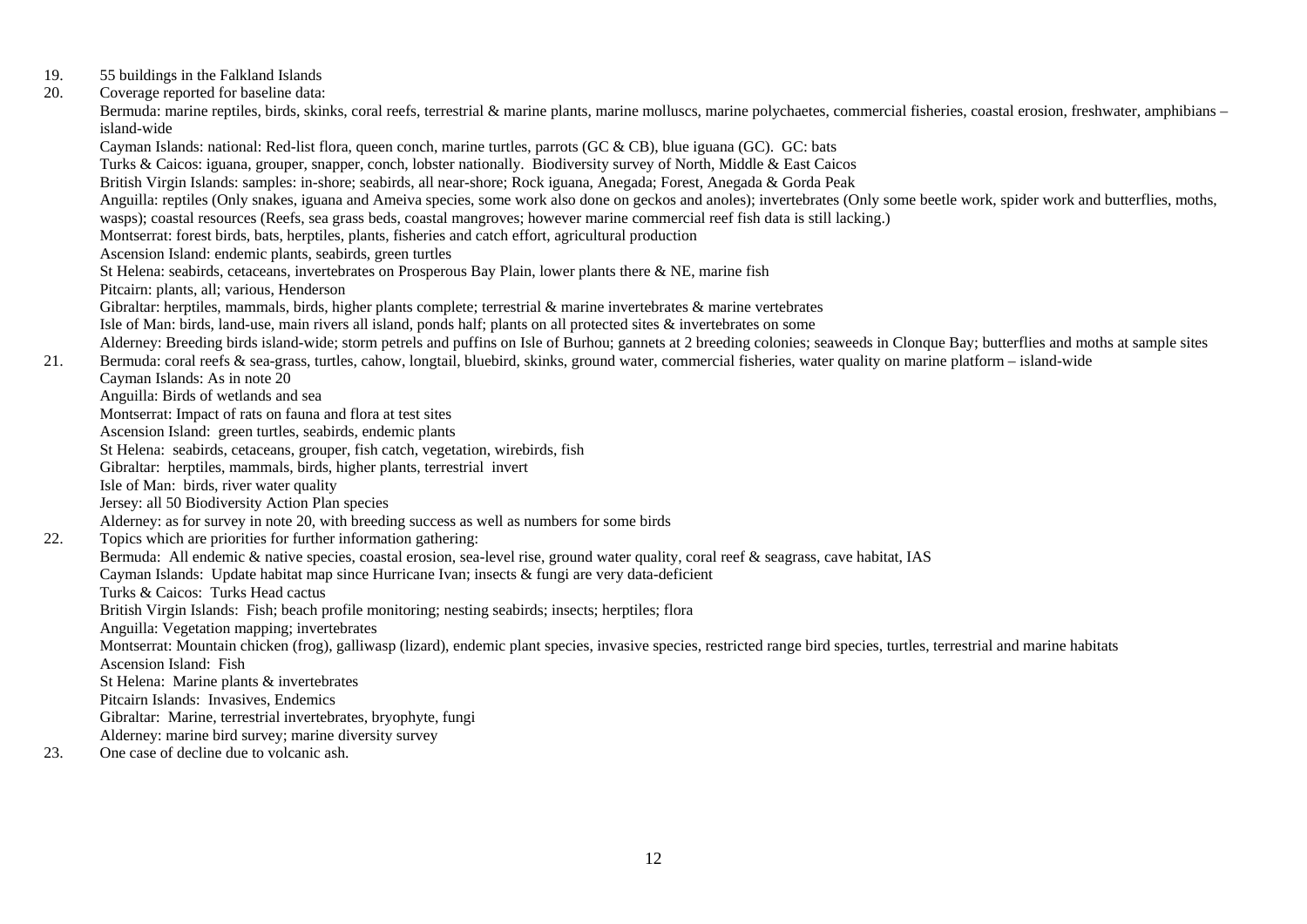### **Measures of performance of UK Government in implementing its Commitments in the Environment Charters (or equivalent environmental progress for territories without charters)**

As noted in the introduction, this section of the collation is much less complete than the first part, because UKOTCF has not received information from HMG in respect of the UK Commitments in the Environment Charters. UKOTCF hopes that HMG will identify the resources to report on its Commitments in the future, and UKOTCF remains ready to collate any such information with the material received from elsewhere.

Please note that, whilst UK Government shares responsibility for international environmental commitments with territorial governments in all UK Overseas Territories and Crown Dependencies, it is not party to an Environment Charter with the British Antarctic Territory, the Cyprus Sovereign Base Areas (which are both directly governed by UK Government Departments), Gibraltar or the Crown Dependencies (Isle of Man, Jersey, Guernsey, Alderney & Sark).

| Commitment (The government of the UK will:)                                                                                                                                     |                |             |                            |                                     |                                              |          |                            |                  |                                                          |                  |                      |                                                  |                                    |                                |                  |                   |                             |                   |             |             |             |             |
|---------------------------------------------------------------------------------------------------------------------------------------------------------------------------------|----------------|-------------|----------------------------|-------------------------------------|----------------------------------------------|----------|----------------------------|------------------|----------------------------------------------------------|------------------|----------------------|--------------------------------------------------|------------------------------------|--------------------------------|------------------|-------------------|-----------------------------|-------------------|-------------|-------------|-------------|-------------|
| Measures                                                                                                                                                                        | General        | Bermuda     | Cayman Islands             | Caicos Islands<br>$\infty$<br>Turks | British Virgin Islands                       | Anguilla | Montserrat                 | Ascension Island | St Helena                                                | Tristan da Cunha | Falkland Islands     | Georgia & S Sandwich Is<br>$\boldsymbol{\omega}$ | <b>British Antarctic Territory</b> | British Indian Ocean Territory | Pitcairn Islands | Gibraltar         | Cyprus Sovereign Base Areas | Isle of Man       | Jersey      | Guernsey    | Alderney    | Sark        |
|                                                                                                                                                                                 |                |             |                            |                                     |                                              |          |                            |                  |                                                          |                  |                      |                                                  |                                    |                                |                  |                   |                             |                   |             |             |             |             |
| 1. Help build capacity to support and implement integrated environmental management which is consistent with the Territory's own plans for sustainable development.             |                |             |                            |                                     |                                              |          |                            |                  |                                                          |                  |                      |                                                  |                                    |                                |                  |                   |                             |                   |             |             |             |             |
| Number of capacity building projects resourced by<br>HMG in each UKOT.<br>$2002 - 3$<br>2003-4<br>2004-5<br>2005-6<br>2006-7                                                    |                |             | $\overline{4}$             |                                     | $\overline{0}$<br>$\overline{2}$<br>$\Omega$ |          | $\Omega$<br>$\overline{2}$ |                  | $\Omega$<br>$\Omega$<br>$\Omega$<br>$\Omega$<br>$\Omega$ |                  | $\Omega$<br>$\Omega$ |                                                  |                                    |                                | Y                | Not<br>want<br>ed |                             | Ram<br>sar<br>rev |             | $\Omega$    |             |             |
| Help provided to develop strategy for action                                                                                                                                    |                | Y           | B                          | Y                                   | Y                                            |          | N                          |                  | Y                                                        | Y                | Y                    |                                                  | $\mathbf N$                        |                                | Y                | n/a               |                             |                   | $\mathbf N$ | N           | $\mathbf N$ | $\mathbf N$ |
| Help provided to implement strategy for action<br>process                                                                                                                       |                | $\mathbf N$ | $\mathbf N$<br>(in<br>prep | $\mathbf N$                         | $\mathbf N$                                  |          | $\mathbf N$                |                  | Y                                                        |                  | $\mathbf N$          |                                                  |                                    |                                |                  | n/a               |                             |                   | $\mathbf N$ | $\mathbf N$ | $\mathbf N$ | $\mathbf N$ |
| HMG has indicated named officer or body for<br>monitoring and reporting on the development and<br>implementation of Environment Charters in general<br>and in each Territory    |                |             | $\Omega$                   |                                     | $\gamma$                                     |          | N                          |                  |                                                          |                  | Y                    |                                                  | n/a                                |                                | $\mathbf N$      | n/a               | n/a                         | n/a               | n/a         | n/a         | n/a         | n/a         |
| Has HMG included in the Governor's letter of<br>appointment any specific responsibility in respect of<br>the Environment Charter?                                               |                |             | $\Omega$                   |                                     | $\gamma$                                     |          | $\Omega$                   |                  | $\Omega$                                                 |                  | N                    |                                                  | n/a                                |                                |                  | n/a               | n/a                         | n/a               | n/a         | n/a         | n/a         | n/a         |
| Is there any reference to reporting on and progressing<br>the Environment Charters in the standing agenda<br>items for the annual Overseas Territories Consultative<br>Council? | N <sub>o</sub> |             |                            |                                     |                                              |          |                            |                  |                                                          |                  |                      |                                                  | n/a                                |                                |                  | n/a               | n/a                         | n/a               | n/a         | n/a         | n/a         | n/a         |
| When did the Inter-Departmental Ministerial Group<br>most recently consider Environment Charters and<br>their progress?                                                         | Nev<br>er      |             |                            |                                     |                                              |          |                            |                  |                                                          |                  |                      |                                                  |                                    |                                |                  |                   |                             |                   |             |             |             |             |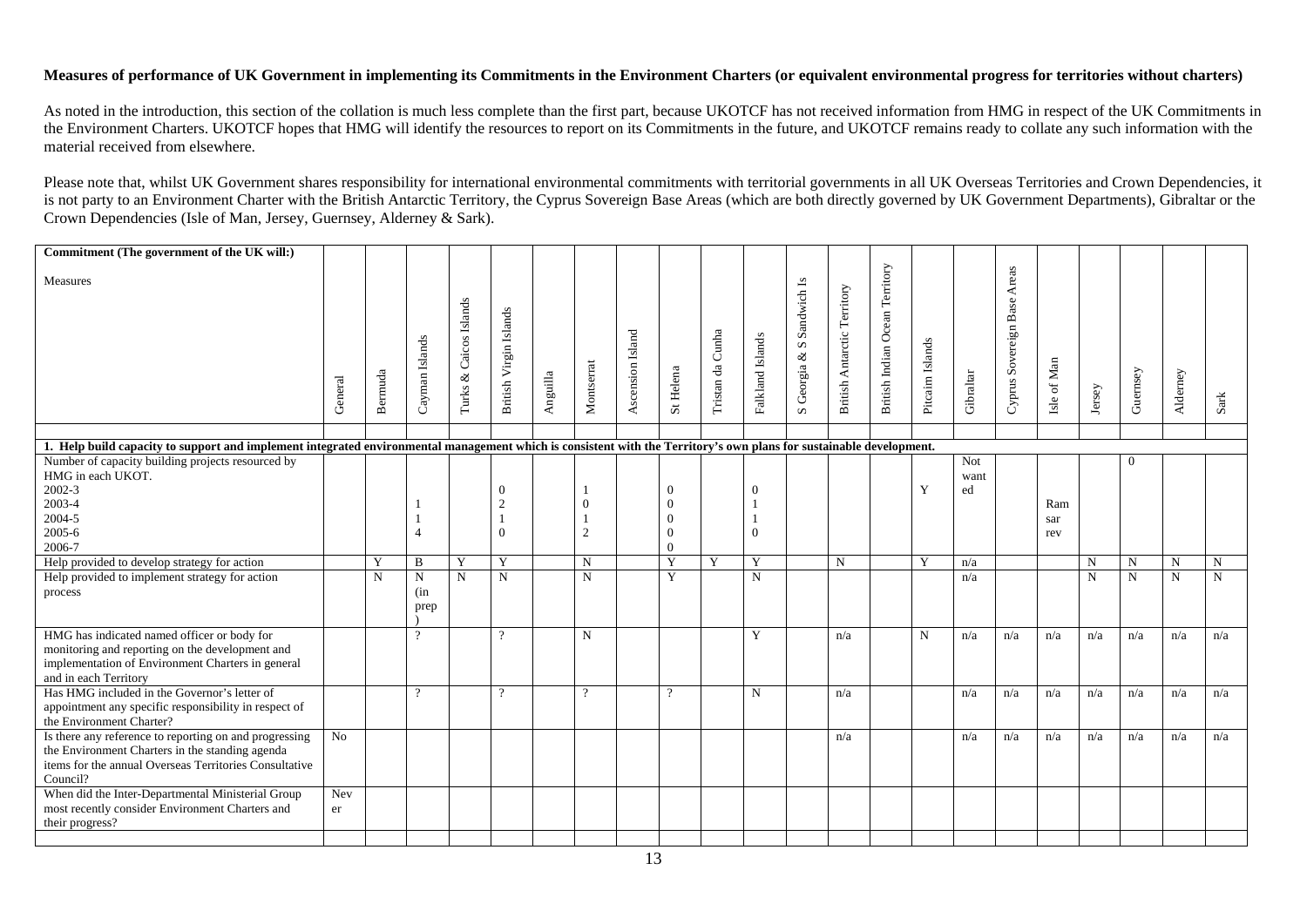| Commitment (The government of the UK will:)                                                                                                                                                                         |         |         |                |                        |                        |                                     |                |                  |                |                  |                  |                           |                                    |                                |                  |              |                             |                |        |              |          |      |
|---------------------------------------------------------------------------------------------------------------------------------------------------------------------------------------------------------------------|---------|---------|----------------|------------------------|------------------------|-------------------------------------|----------------|------------------|----------------|------------------|------------------|---------------------------|------------------------------------|--------------------------------|------------------|--------------|-----------------------------|----------------|--------|--------------|----------|------|
|                                                                                                                                                                                                                     |         |         |                |                        |                        |                                     |                |                  |                |                  |                  |                           |                                    |                                |                  |              |                             |                |        |              |          |      |
| Measures                                                                                                                                                                                                            |         |         |                |                        |                        |                                     |                |                  |                |                  |                  | S Georgia & S Sandwich Is |                                    | British Indian Ocean Territory |                  |              | Cyprus Sovereign Base Areas |                |        |              |          |      |
|                                                                                                                                                                                                                     |         |         |                |                        |                        |                                     |                |                  |                |                  |                  |                           | <b>British Antarctic Territory</b> |                                |                  |              |                             |                |        |              |          |      |
|                                                                                                                                                                                                                     |         |         |                | Turks & Caicos Islands | British Virgin Islands |                                     |                |                  |                |                  |                  |                           |                                    |                                |                  |              |                             |                |        |              |          |      |
|                                                                                                                                                                                                                     |         |         |                |                        |                        |                                     |                |                  |                |                  |                  |                           |                                    |                                |                  |              |                             |                |        |              |          |      |
|                                                                                                                                                                                                                     |         |         |                |                        |                        |                                     |                |                  |                |                  |                  |                           |                                    |                                |                  |              |                             |                |        |              |          |      |
|                                                                                                                                                                                                                     |         |         |                |                        |                        |                                     |                |                  |                |                  |                  |                           |                                    |                                |                  |              |                             |                |        |              |          |      |
|                                                                                                                                                                                                                     |         |         | Cayman Islands |                        |                        |                                     | Montserrat     | Ascension Island | St Helena      | Tristan da Cunha | Falkland Islands |                           |                                    |                                | Pitcairn Islands |              |                             | Isle of Man    |        | Guernsey     |          |      |
|                                                                                                                                                                                                                     |         |         |                |                        |                        |                                     |                |                  |                |                  |                  |                           |                                    |                                |                  |              |                             |                |        |              |          |      |
|                                                                                                                                                                                                                     | General | Bernuda |                |                        |                        | $\bf \qquad \qquad \text{Anguilla}$ |                |                  |                |                  |                  |                           |                                    |                                |                  | Gibraltar    |                             |                | Jersey |              | Alderney | Sark |
|                                                                                                                                                                                                                     |         |         |                |                        |                        |                                     |                |                  |                |                  |                  |                           |                                    |                                |                  |              |                             |                |        |              |          |      |
| 2. Assist the Territories in initiating, reviewing and updating environmental legislation.                                                                                                                          |         |         |                |                        |                        |                                     |                |                  |                |                  |                  |                           |                                    |                                |                  |              |                             |                |        |              |          |      |
| Help provided by HMG to review environmental                                                                                                                                                                        |         |         | $\mathbf N$    | Y                      | Y                      | Y                                   | Y              |                  | $\mathbf P$    | N                | N                | Y                         |                                    | $\mathbf{P}$                   | N                | $\mathbf N$  |                             | N              |        | N            |          |      |
| legislation                                                                                                                                                                                                         |         |         |                |                        |                        |                                     |                |                  |                |                  |                  |                           |                                    |                                |                  |              |                             |                |        |              |          |      |
| Help provided by NGOs to review environmental                                                                                                                                                                       |         |         | $\mathbf N$    | $\mathbf Y$            | Y                      |                                     | Y              |                  | ${\bf N}$      | Y                | $\mathbf Y$      |                           |                                    | ${\bf N}$                      | Y                | $\mathbf N$  |                             | $\mathbf N$    |        | Y            |          |      |
| legislation                                                                                                                                                                                                         |         |         |                |                        |                        |                                     |                |                  |                |                  |                  |                           |                                    |                                |                  |              |                             |                |        |              |          |      |
| Number of new/revised Ordinances support provided                                                                                                                                                                   |         |         | $\mathbf{0}$   |                        | $\mathbf{1}$           |                                     |                |                  | $\overline{0}$ |                  | $\overline{0}$   |                           |                                    |                                |                  | $\mathbf{0}$ |                             | $\overline{0}$ |        | $\mathbf{1}$ |          |      |
| for drafting                                                                                                                                                                                                        |         |         |                |                        |                        |                                     |                |                  |                |                  |                  |                           |                                    |                                |                  |              |                             |                |        |              |          |      |
|                                                                                                                                                                                                                     |         |         |                |                        |                        |                                     |                |                  |                |                  |                  |                           |                                    |                                |                  |              |                             |                |        |              |          |      |
|                                                                                                                                                                                                                     |         |         |                |                        |                        |                                     |                |                  |                |                  |                  |                           |                                    |                                |                  |              |                             |                |        |              |          |      |
| 3. Facilitate the extension of the UK's ratification of Multilateral Environmental Agreements of benefit to each of the Territories and which each Territory has the capacity to implement (and a desire to adopt.) |         |         |                |                        |                        |                                     |                |                  |                |                  |                  |                           |                                    |                                |                  |              |                             |                |        |              |          |      |
| Number of additional MEAs support provided to join.                                                                                                                                                                 |         |         |                |                        |                        |                                     | $\Omega$       |                  | $\Omega$       |                  | 2                |                           |                                    | $\Omega$                       |                  | $\Omega$     |                             |                |        | $\Omega$     |          |      |
| Number of projects supported to help implementation.                                                                                                                                                                |         |         |                |                        |                        |                                     |                |                  |                |                  |                  |                           |                                    |                                |                  |              |                             |                |        | $\Omega$     |          |      |
| $2002 - 3$                                                                                                                                                                                                          |         |         |                |                        |                        |                                     |                |                  |                |                  |                  |                           |                                    |                                |                  |              |                             |                |        |              |          |      |
| 2003-4                                                                                                                                                                                                              |         |         |                |                        | $\mathbf{1}$           |                                     | $\theta$       |                  | $\mathbf{1}$   |                  | $\overline{0}$   |                           |                                    |                                |                  |              |                             |                |        |              |          |      |
| 2004-5                                                                                                                                                                                                              |         |         |                |                        | $\overline{1}$         |                                     | $\mathbf{0}$   |                  | 3              |                  | $\overline{0}$   |                           |                                    |                                |                  |              |                             |                |        |              |          |      |
| 2005-6                                                                                                                                                                                                              |         |         |                |                        | $\overline{1}$         |                                     | $\mathbf{0}$   |                  | $\mathbf{1}$   |                  | $\mathbf{1}$     |                           |                                    |                                |                  |              |                             | Ram            |        |              |          |      |
| 2006-7                                                                                                                                                                                                              |         |         |                |                        | $\mathbf{1}$           |                                     | $\Omega$       |                  | 3              |                  | $\mathbf{1}$     |                           |                                    |                                |                  |              |                             |                |        |              |          |      |
| Number of requests made by Territory which HMG                                                                                                                                                                      |         |         | $\gamma$       |                        |                        |                                     | Som            |                  |                |                  |                  |                           |                                    |                                |                  |              |                             |                |        | $\Omega$     |          |      |
| was unable to meet                                                                                                                                                                                                  |         |         |                |                        |                        |                                     | e              |                  |                |                  |                  |                           |                                    |                                |                  |              |                             |                |        |              |          |      |
| 2002-3                                                                                                                                                                                                              |         |         |                |                        |                        |                                     |                |                  |                |                  | $\overline{0}$   |                           |                                    |                                |                  |              |                             |                |        |              |          |      |
| 2003-4                                                                                                                                                                                                              |         |         |                |                        | $\mathbf{1}$           |                                     |                |                  |                |                  | $\Omega$         |                           |                                    |                                |                  |              |                             |                |        |              |          |      |
| 2004-5                                                                                                                                                                                                              |         |         |                |                        |                        |                                     |                |                  |                |                  | $\Omega$         |                           |                                    |                                |                  |              |                             |                |        |              |          |      |
| 2005-6                                                                                                                                                                                                              |         |         |                |                        |                        |                                     |                |                  |                |                  | $\overline{0}$   |                           |                                    |                                |                  |              |                             |                |        |              |          |      |
| 2006-7                                                                                                                                                                                                              |         |         |                |                        |                        |                                     |                |                  |                |                  |                  |                           |                                    |                                |                  |              |                             |                |        |              |          |      |
|                                                                                                                                                                                                                     |         |         |                |                        |                        |                                     |                |                  |                |                  |                  |                           |                                    |                                |                  |              |                             |                |        |              |          |      |
|                                                                                                                                                                                                                     |         |         |                |                        |                        |                                     |                |                  |                |                  |                  |                           |                                    |                                |                  |              |                             |                |        |              |          |      |
| 4. Keep the Territories informed regarding new developments in relevant Multilateral Environmental Agreements and invite the Territories to participate where appropriate in the UK's delegation to international   |         |         |                |                        |                        |                                     |                |                  |                |                  |                  |                           |                                    |                                |                  |              |                             |                |        |              |          |      |
| environmental negotiations and conferences.                                                                                                                                                                         |         |         |                |                        |                        |                                     |                |                  |                |                  |                  |                           |                                    |                                |                  |              |                             |                |        |              |          |      |
| Number of information items provided on MEAs each                                                                                                                                                                   |         |         |                |                        |                        |                                     |                |                  |                |                  |                  |                           |                                    |                                |                  |              |                             |                |        | $\Omega$     |          |      |
| year.                                                                                                                                                                                                               |         |         |                |                        |                        |                                     |                |                  |                |                  |                  |                           |                                    |                                |                  |              |                             |                |        |              |          |      |
| 2002-3                                                                                                                                                                                                              |         |         |                |                        |                        |                                     | $\overline{0}$ |                  | -1             |                  | $\overline{0}$   |                           |                                    |                                |                  |              |                             |                |        |              |          |      |
| 2003-4                                                                                                                                                                                                              |         |         |                |                        |                        |                                     | $\theta$       |                  | 3              |                  | $\mathbf{1}$     |                           |                                    |                                |                  |              |                             |                |        |              |          |      |
| 2004-5                                                                                                                                                                                                              |         |         |                |                        |                        |                                     | $\Omega$       |                  | $\theta$       |                  | $\overline{0}$   |                           |                                    |                                |                  |              |                             |                |        |              |          |      |
| 2005-6                                                                                                                                                                                                              |         |         |                |                        |                        |                                     | $\theta$       |                  | $\overline{4}$ |                  | $\mathbf{1}$     |                           |                                    |                                |                  |              |                             |                |        |              |          |      |
| 2006-7                                                                                                                                                                                                              |         |         |                |                        |                        |                                     |                |                  |                |                  |                  |                           |                                    |                                |                  |              |                             |                |        |              |          |      |
| Number of participants from UKOTs and UKOT-                                                                                                                                                                         |         |         |                |                        | $\gamma$               |                                     |                |                  |                |                  |                  |                           |                                    |                                |                  |              |                             |                |        | $\mathbf{0}$ |          |      |
| centred bodies in UK delegations to CoPs etc                                                                                                                                                                        |         |         |                |                        |                        |                                     |                |                  |                |                  |                  |                           |                                    |                                |                  |              |                             |                |        |              |          |      |
| 2002-3                                                                                                                                                                                                              |         |         |                |                        |                        |                                     | $\theta$       |                  | $\mathbf{1}$   |                  | $\Omega$         |                           |                                    |                                |                  |              |                             | 1              |        |              |          |      |
| 2003-4                                                                                                                                                                                                              |         |         |                |                        |                        |                                     | $\theta$       | 1                |                |                  | $\mathbf{1}$     |                           |                                    |                                |                  |              |                             |                |        |              |          |      |
| 2004-5                                                                                                                                                                                                              |         |         |                |                        |                        |                                     | $\theta$       |                  |                | $\overline{1}$   | $\Omega$         |                           |                                    |                                |                  |              |                             | 1              |        |              |          |      |
| 2005-6                                                                                                                                                                                                              |         |         |                |                        |                        |                                     | $\Omega$       | 2                |                |                  | $\mathbf{1}$     |                           |                                    |                                |                  |              |                             |                |        |              |          |      |
| 2006-7                                                                                                                                                                                                              |         |         |                |                        |                        |                                     |                |                  |                |                  |                  |                           |                                    |                                |                  |              |                             |                |        |              |          |      |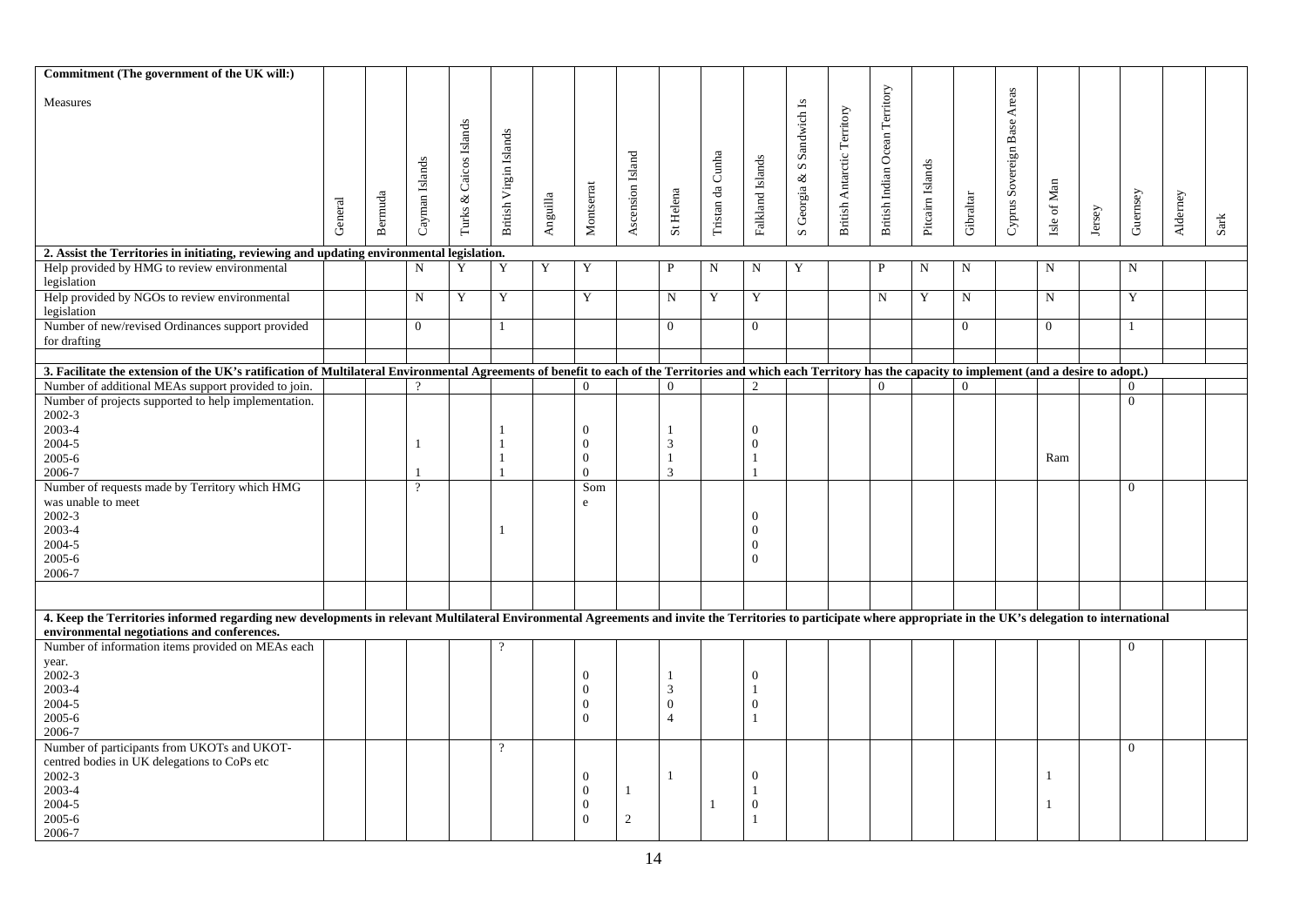| Commitment (The government of the UK will:)                                                                                                                                             |         |         |                |                        |                              |          |                                  |                  |                              |                  |                                |                           |                             |                                |                  |           |                             |                |          |                |          |               |
|-----------------------------------------------------------------------------------------------------------------------------------------------------------------------------------------|---------|---------|----------------|------------------------|------------------------------|----------|----------------------------------|------------------|------------------------------|------------------|--------------------------------|---------------------------|-----------------------------|--------------------------------|------------------|-----------|-----------------------------|----------------|----------|----------------|----------|---------------|
|                                                                                                                                                                                         |         |         |                |                        |                              |          |                                  |                  |                              |                  |                                |                           |                             |                                |                  |           |                             |                |          |                |          |               |
| Measures                                                                                                                                                                                |         |         |                |                        |                              |          |                                  |                  |                              |                  |                                |                           |                             | British Indian Ocean Territory |                  |           | Cyprus Sovereign Base Areas |                |          |                |          |               |
|                                                                                                                                                                                         |         |         |                |                        |                              |          |                                  |                  |                              |                  |                                | S Georgia & S Sandwich Is | British Antarctic Territory |                                |                  |           |                             |                |          |                |          |               |
|                                                                                                                                                                                         |         |         |                | Turks & Caicos Islands |                              |          |                                  |                  |                              |                  |                                |                           |                             |                                |                  |           |                             |                |          |                |          |               |
|                                                                                                                                                                                         |         |         |                |                        | British Virgin Islands       |          |                                  |                  |                              |                  |                                |                           |                             |                                |                  |           |                             |                |          |                |          |               |
|                                                                                                                                                                                         |         |         |                |                        |                              |          |                                  |                  |                              |                  |                                |                           |                             |                                |                  |           |                             |                |          |                |          |               |
|                                                                                                                                                                                         |         |         |                |                        |                              |          |                                  |                  |                              |                  |                                |                           |                             |                                |                  |           |                             |                |          |                |          |               |
|                                                                                                                                                                                         |         |         |                |                        |                              |          |                                  |                  |                              |                  |                                |                           |                             |                                |                  |           |                             |                |          |                |          |               |
|                                                                                                                                                                                         |         |         |                |                        |                              |          |                                  |                  |                              |                  |                                |                           |                             |                                |                  |           |                             |                |          |                |          |               |
|                                                                                                                                                                                         |         |         | Cayman Islands |                        |                              |          | Montserrat                       | Ascension Island |                              |                  | Falkland Islands               |                           |                             |                                | Pitcairn Islands |           |                             | Isle of Man    |          |                |          |               |
|                                                                                                                                                                                         | General | Bernuda |                |                        |                              | Anguilla |                                  |                  | St Helena                    | Tristan da Cunha |                                |                           |                             |                                |                  | Gibraltar |                             |                | Jersey   | Guernsey       | Alderney | $_{\rm Sark}$ |
|                                                                                                                                                                                         |         |         |                |                        |                              |          |                                  |                  |                              |                  |                                |                           |                             |                                |                  |           |                             |                |          |                |          |               |
| Number of UKOT government/NGO personnel                                                                                                                                                 |         |         |                |                        | $\overline{?}$               |          |                                  |                  |                              |                  |                                |                           |                             |                                |                  |           |                             | $\overline{0}$ |          | $\mathbf{0}$   |          |               |
| supported in attending MEA meetings                                                                                                                                                     |         |         |                |                        |                              |          |                                  |                  |                              |                  |                                |                           |                             |                                |                  |           |                             |                |          |                |          |               |
| 2002-3                                                                                                                                                                                  |         |         |                |                        |                              |          | $\overline{0}$                   |                  | $\mathbf{1}$                 |                  | $\overline{0}$                 |                           |                             |                                |                  |           |                             |                |          |                |          |               |
| 2003-4                                                                                                                                                                                  |         |         |                |                        |                              |          | $\overline{0}$                   |                  |                              |                  | $\overline{0}$                 |                           |                             |                                |                  |           |                             |                |          |                |          |               |
| 2004-5                                                                                                                                                                                  |         |         |                |                        |                              |          | $\overline{0}$                   |                  |                              |                  | $\mathbf{0}$                   |                           |                             |                                |                  |           |                             |                |          |                |          |               |
| 2005-6                                                                                                                                                                                  |         |         |                |                        |                              |          | $\overline{0}$                   |                  |                              |                  | $\overline{0}$                 |                           |                             |                                |                  |           |                             |                |          |                |          |               |
| 2006-7                                                                                                                                                                                  |         |         |                |                        |                              |          |                                  |                  |                              |                  |                                |                           |                             |                                |                  |           |                             |                |          |                |          |               |
|                                                                                                                                                                                         |         |         |                |                        |                              |          |                                  |                  |                              |                  |                                |                           |                             |                                |                  |           |                             |                |          |                |          |               |
|                                                                                                                                                                                         |         |         |                |                        |                              |          |                                  |                  |                              |                  |                                |                           |                             |                                |                  |           |                             |                |          |                |          |               |
| 5. Help each Territory to ensure it has the legislation, institutional capacity (technology, equipment, procedures) and mechanisms it needs to meet international obligations.          |         |         |                |                        |                              |          |                                  |                  |                              |                  |                                |                           |                             |                                |                  |           |                             |                |          |                |          |               |
| Technical help resourced by HMG for UKOTs to                                                                                                                                            |         |         |                |                        |                              |          |                                  |                  |                              |                  |                                |                           |                             |                                |                  |           |                             | $\overline{0}$ |          |                |          |               |
| implement international commitments                                                                                                                                                     |         |         |                |                        | $\mathbf{1}$                 |          | $\overline{0}$                   |                  |                              |                  |                                |                           |                             |                                |                  |           |                             |                |          |                |          |               |
| 2002-3                                                                                                                                                                                  |         |         |                |                        | $\overline{0}$               |          | $\mathbf{1}$                     |                  | $\overline{0}$               |                  | $\overline{0}$                 |                           |                             |                                |                  |           |                             |                |          |                |          |               |
| 2003-4                                                                                                                                                                                  |         |         |                |                        |                              |          |                                  |                  |                              |                  | $\overline{0}$                 |                           |                             |                                |                  |           |                             |                |          |                |          |               |
| 2004-5                                                                                                                                                                                  |         |         |                |                        | $\mathbf{3}$<br>$\mathbf{1}$ |          | $\overline{0}$<br>$\overline{0}$ |                  | $\mathbf{0}$<br>$\mathbf{0}$ |                  |                                |                           |                             |                                |                  |           |                             |                |          |                |          |               |
|                                                                                                                                                                                         |         |         |                |                        |                              |          |                                  |                  | $\theta$                     |                  | $\mathbf{0}$<br>$\overline{0}$ |                           |                             |                                |                  |           |                             |                |          |                |          |               |
| 2005-6                                                                                                                                                                                  |         |         |                |                        |                              |          |                                  |                  |                              |                  |                                |                           |                             |                                | Y<br>Y           |           |                             |                |          | $\mathbf{1}$   |          |               |
| 2006-7                                                                                                                                                                                  |         |         |                |                        |                              |          |                                  |                  |                              |                  |                                |                           |                             |                                |                  |           |                             |                |          |                |          |               |
| Equipment resourced by HMG for UKOTs to                                                                                                                                                 |         |         |                |                        |                              |          |                                  |                  |                              |                  |                                |                           |                             |                                |                  |           |                             | $\overline{0}$ |          | $\overline{0}$ |          |               |
| implement international commitments                                                                                                                                                     |         |         |                |                        |                              |          |                                  |                  |                              |                  |                                |                           |                             |                                |                  |           |                             |                |          |                |          |               |
| $2002 - 3$                                                                                                                                                                              |         |         |                |                        |                              |          | $\overline{0}$                   |                  | $\mathbf{0}$                 |                  | $\overline{0}$                 |                           |                             |                                |                  |           |                             |                |          |                |          |               |
| 2003-4                                                                                                                                                                                  |         |         |                |                        |                              |          | $\overline{0}$                   |                  | $\mathbf{0}$                 |                  | $\theta$                       |                           |                             |                                |                  |           |                             |                |          |                |          |               |
| 2004-5                                                                                                                                                                                  |         |         |                |                        | 1                            |          | $\overline{0}$                   |                  | $\mathbf{0}$                 |                  | $\overline{0}$                 |                           |                             |                                |                  |           |                             |                |          |                |          |               |
| 2005-6                                                                                                                                                                                  |         |         |                |                        | $\mathbf{1}$                 |          | $\overline{0}$                   |                  | $\theta$                     |                  | $\theta$                       |                           |                             |                                |                  |           |                             |                |          |                |          |               |
| 2006-7                                                                                                                                                                                  |         |         |                |                        |                              |          |                                  |                  |                              |                  |                                |                           |                             |                                |                  |           |                             |                |          |                |          |               |
|                                                                                                                                                                                         |         |         |                |                        |                              |          |                                  |                  |                              |                  |                                |                           |                             |                                |                  |           |                             |                |          |                |          |               |
|                                                                                                                                                                                         |         |         |                |                        |                              |          |                                  |                  |                              |                  |                                |                           |                             |                                |                  |           |                             |                |          |                |          |               |
| 6. Promote better cooperation and the sharing of experience between and among the Overseas Territories and with other states and communities which face similar environmental problems. |         |         |                |                        |                              |          |                                  |                  |                              |                  |                                |                           |                             |                                |                  |           |                             |                |          |                |          |               |
| Number of conferences supported                                                                                                                                                         |         |         |                |                        |                              |          |                                  |                  |                              |                  |                                |                           |                             |                                |                  |           |                             |                |          |                |          |               |
| $2002 - 3$                                                                                                                                                                              |         |         |                |                        | $\mathbf{1}$                 |          |                                  |                  | $\mathbf{1}$                 |                  | $\overline{0}$                 |                           |                             |                                |                  |           |                             |                |          |                |          |               |
| 2003-4                                                                                                                                                                                  |         |         |                |                        |                              |          | $\overline{0}$                   |                  | $\overline{0}$               |                  | $\overline{0}$                 |                           |                             |                                |                  |           |                             |                |          |                |          |               |
| 2004-5                                                                                                                                                                                  |         |         |                |                        |                              |          | $\mathbf{0}$                     |                  | $\mathbf{0}$                 |                  | $\overline{0}$                 |                           |                             |                                |                  |           |                             |                |          |                |          |               |
| 2005-6                                                                                                                                                                                  |         |         |                |                        |                              |          | $\overline{0}$                   |                  | $\mathbf{0}$                 |                  | $\overline{0}$                 |                           |                             |                                |                  |           |                             |                |          |                |          |               |
| 2006-7                                                                                                                                                                                  |         |         | $\overline{1}$ |                        |                              |          | $\overline{2}$                   |                  | $\mathbf{1}$                 |                  |                                |                           |                             |                                |                  |           |                             |                |          |                |          |               |
|                                                                                                                                                                                         |         |         |                |                        |                              |          |                                  |                  |                              |                  |                                |                           |                             |                                |                  |           |                             |                |          |                |          |               |
| Number of UKOT conference participants supported                                                                                                                                        |         |         |                |                        |                              |          |                                  |                  |                              |                  |                                |                           |                             |                                |                  |           |                             |                | $\Omega$ |                |          |               |
| 2002-3                                                                                                                                                                                  |         |         |                |                        | 2                            |          | $\overline{c}$                   |                  | 2                            |                  | 2                              |                           |                             |                                |                  |           |                             |                |          |                |          |               |
| 2003-4                                                                                                                                                                                  |         |         |                |                        |                              |          | $\overline{0}$                   |                  | $\mathbf{0}$                 |                  | $\overline{0}$                 |                           |                             |                                |                  |           |                             |                |          |                |          |               |
| 2004-5                                                                                                                                                                                  |         |         |                |                        |                              |          | $\Omega$                         |                  | $\boldsymbol{0}$             |                  | $\mathbf{0}$                   |                           |                             |                                |                  |           |                             |                |          |                |          |               |
| 2005-6                                                                                                                                                                                  |         |         |                |                        |                              |          | $\overline{0}$                   |                  | $\boldsymbol{0}$             |                  | $\mathbf{0}$                   |                           |                             |                                |                  |           |                             |                |          |                |          |               |
| 2006-7                                                                                                                                                                                  |         |         | 3              |                        | 2                            |          | $\overline{4}$                   |                  | $\overline{4}$               |                  | 3                              |                           |                             |                                | $\overline{1}$   |           |                             |                |          |                |          |               |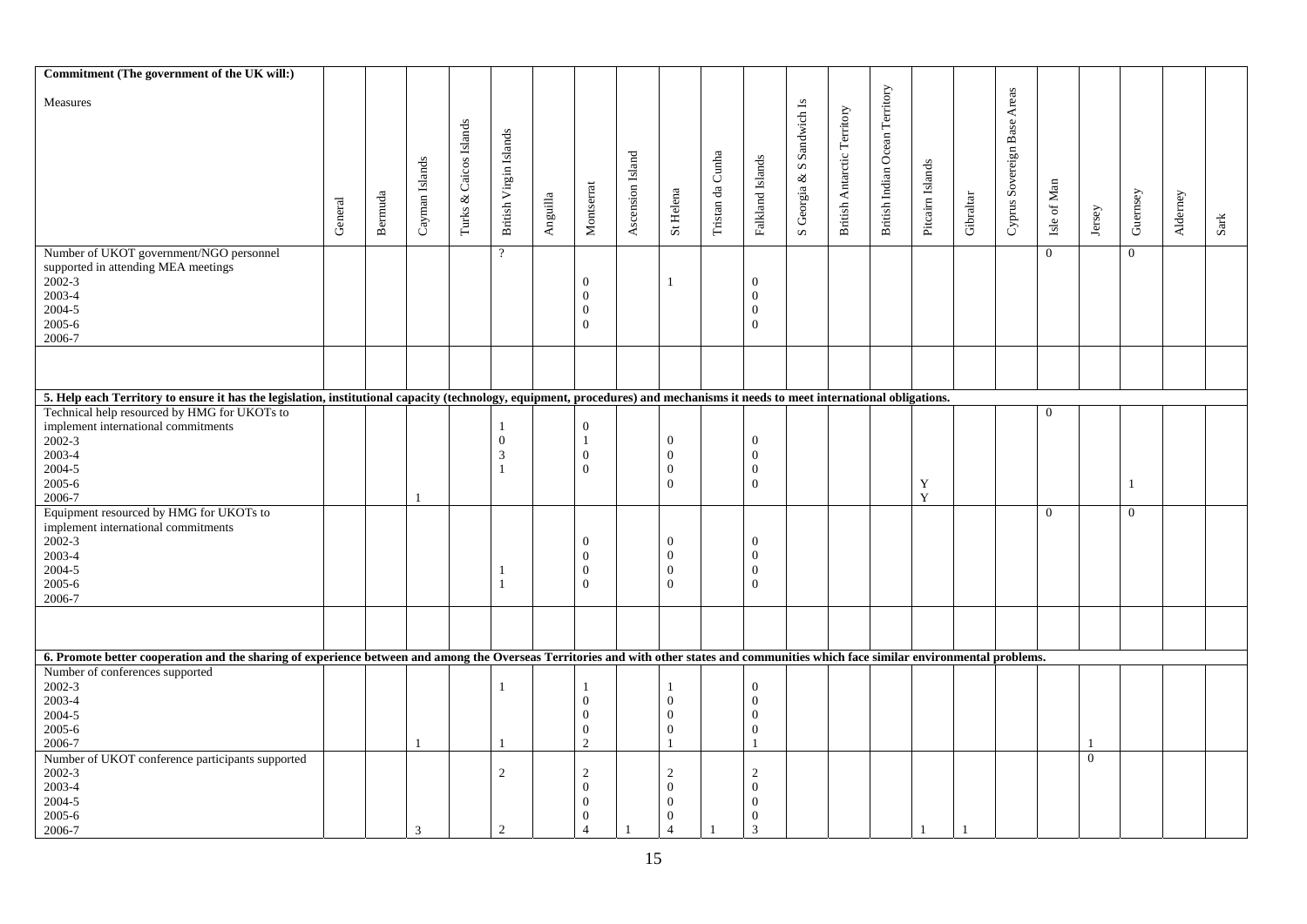| Commitment (The government of the UK will:)                                                                                                                                                                         |                                 |         |                |                  |                        |                                        |                |                  |                  |                  |                          |                           |                             |                                |                  |           |                             |                |                |                |          |                                                                                                              |
|---------------------------------------------------------------------------------------------------------------------------------------------------------------------------------------------------------------------|---------------------------------|---------|----------------|------------------|------------------------|----------------------------------------|----------------|------------------|------------------|------------------|--------------------------|---------------------------|-----------------------------|--------------------------------|------------------|-----------|-----------------------------|----------------|----------------|----------------|----------|--------------------------------------------------------------------------------------------------------------|
|                                                                                                                                                                                                                     |                                 |         |                |                  |                        |                                        |                |                  |                  |                  |                          |                           |                             |                                |                  |           |                             |                |                |                |          |                                                                                                              |
| Measures                                                                                                                                                                                                            |                                 |         |                |                  |                        |                                        |                |                  |                  |                  |                          |                           |                             | British Indian Ocean Territory |                  |           | Cyprus Sovereign Base Areas |                |                |                |          |                                                                                                              |
|                                                                                                                                                                                                                     |                                 |         |                |                  |                        |                                        |                |                  |                  |                  |                          | S Georgia & S Sandwich Is | British Antarctic Territory |                                |                  |           |                             |                |                |                |          |                                                                                                              |
|                                                                                                                                                                                                                     |                                 |         |                | & Caicos Islands |                        |                                        |                |                  |                  |                  |                          |                           |                             |                                |                  |           |                             |                |                |                |          |                                                                                                              |
|                                                                                                                                                                                                                     |                                 |         |                |                  |                        |                                        |                |                  |                  |                  |                          |                           |                             |                                |                  |           |                             |                |                |                |          |                                                                                                              |
|                                                                                                                                                                                                                     |                                 |         |                |                  |                        |                                        |                |                  |                  |                  |                          |                           |                             |                                |                  |           |                             |                |                |                |          |                                                                                                              |
|                                                                                                                                                                                                                     |                                 |         |                |                  |                        |                                        |                |                  |                  |                  |                          |                           |                             |                                |                  |           |                             |                |                |                |          |                                                                                                              |
|                                                                                                                                                                                                                     |                                 |         | Cayman Islands |                  | British Virgin Islands |                                        |                | Ascension Island |                  |                  | Falkland Islands         |                           |                             |                                | Pitcairn Islands |           |                             | Isle of Man    |                |                |          |                                                                                                              |
|                                                                                                                                                                                                                     |                                 |         |                |                  |                        |                                        | Montserrat     |                  |                  |                  |                          |                           |                             |                                |                  |           |                             |                |                |                |          |                                                                                                              |
|                                                                                                                                                                                                                     |                                 |         |                |                  |                        |                                        |                |                  |                  |                  |                          |                           |                             |                                |                  |           |                             |                |                |                |          |                                                                                                              |
|                                                                                                                                                                                                                     | General                         | Bernuda |                | ${\rm Turks}$    |                        | $\label{eq:amplitude} \text{Anguilla}$ |                |                  | St Helena        | Tristan da Cunha |                          |                           |                             |                                |                  | Gibraltar |                             |                | Jersey         | Guernsey       | Alderney | $\operatorname*{Sark}% \nolimits_{\mathbb{Z}}\left( \mathbb{Z}^{\Sigma\left( 1\right) }\right) ^{\otimes n}$ |
|                                                                                                                                                                                                                     |                                 |         |                |                  |                        |                                        |                |                  |                  |                  |                          |                           |                             |                                |                  |           |                             |                |                |                |          |                                                                                                              |
| Number of visits/exchanges between UKOTs and                                                                                                                                                                        |                                 |         |                |                  |                        |                                        |                |                  |                  |                  |                          |                           |                             |                                |                  |           |                             |                | $\overline{0}$ | $\overline{0}$ |          |                                                                                                              |
| with UK or regional partners supported                                                                                                                                                                              |                                 |         |                |                  |                        |                                        |                |                  |                  |                  |                          |                           |                             |                                |                  |           |                             |                |                |                |          |                                                                                                              |
| 2002-3                                                                                                                                                                                                              |                                 |         |                |                  |                        |                                        | $\overline{0}$ |                  | $\mathbf{0}$     |                  | $\overline{0}$           |                           |                             |                                |                  |           |                             |                |                |                |          |                                                                                                              |
| 2003-4                                                                                                                                                                                                              |                                 |         |                |                  |                        |                                        | $\theta$       |                  | $\mathbf{0}$     |                  | $\theta$                 |                           |                             |                                |                  |           |                             |                |                |                |          |                                                                                                              |
| 2004-5                                                                                                                                                                                                              |                                 |         |                |                  |                        |                                        | $\overline{0}$ |                  | $\mathbf{0}$     |                  | $\mathbf{0}$             |                           |                             |                                |                  |           |                             |                |                |                |          |                                                                                                              |
| 2005-6                                                                                                                                                                                                              |                                 |         |                |                  |                        |                                        | $\overline{0}$ |                  | $\overline{0}$   |                  | $\overline{0}$           |                           |                             |                                |                  |           |                             |                |                |                |          |                                                                                                              |
| 2006-7                                                                                                                                                                                                              |                                 |         |                |                  |                        |                                        |                |                  |                  |                  |                          |                           |                             |                                |                  |           |                             |                |                |                |          |                                                                                                              |
| Support provided for establishment and use of                                                                                                                                                                       |                                 |         |                |                  |                        |                                        |                |                  |                  |                  |                          |                           |                             |                                |                  |           |                             |                | $\overline{0}$ | $\overline{0}$ |          |                                                                                                              |
| websites/databases                                                                                                                                                                                                  |                                 |         |                |                  |                        |                                        |                |                  |                  |                  |                          |                           |                             |                                |                  |           |                             |                |                |                |          |                                                                                                              |
| 2002-3                                                                                                                                                                                                              |                                 |         |                |                  |                        |                                        |                |                  | $\mathbf{0}$     |                  | $\theta$                 |                           |                             |                                |                  |           |                             |                |                |                |          |                                                                                                              |
| 2003-4                                                                                                                                                                                                              |                                 |         |                |                  |                        |                                        |                |                  | $\theta$         |                  | $\overline{0}$           |                           |                             |                                |                  |           |                             |                |                |                |          |                                                                                                              |
| 2004-5                                                                                                                                                                                                              |                                 |         |                |                  |                        |                                        |                |                  | $\boldsymbol{0}$ |                  | $\mathbf{0}$             |                           |                             |                                |                  |           |                             |                |                |                |          |                                                                                                              |
| 2005-6                                                                                                                                                                                                              |                                 |         |                |                  |                        |                                        | 1              | $\mathbf{1}$     | $\mathbf{1}$     |                  | $\mathbf{0}$             |                           |                             |                                |                  |           |                             |                |                |                |          |                                                                                                              |
| 2006-7                                                                                                                                                                                                              |                                 |         |                |                  |                        |                                        |                |                  |                  |                  |                          |                           |                             |                                |                  |           |                             |                |                |                |          |                                                                                                              |
|                                                                                                                                                                                                                     |                                 |         |                |                  |                        |                                        |                |                  |                  |                  |                          |                           |                             |                                |                  |           |                             |                |                |                |          |                                                                                                              |
|                                                                                                                                                                                                                     |                                 |         |                |                  |                        |                                        |                |                  |                  |                  |                          |                           |                             |                                |                  |           |                             |                |                |                |          |                                                                                                              |
|                                                                                                                                                                                                                     |                                 |         |                |                  |                        |                                        |                |                  |                  |                  |                          |                           |                             |                                |                  |           |                             |                |                |                |          |                                                                                                              |
| 7. Use the UK, regional and local expertise to give advice and improve knowledge of technical and scientific issues. This includes regular consultation with interested nongovernmental organisations and networks. |                                 |         |                |                  |                        |                                        |                |                  | $+$              |                  |                          |                           |                             |                                |                  |           |                             |                |                |                |          |                                                                                                              |
| Number of cases of expert visits from UK supported                                                                                                                                                                  |                                 |         |                |                  |                        |                                        |                |                  |                  |                  |                          |                           |                             |                                |                  |           |                             |                |                |                |          |                                                                                                              |
| 2002-3                                                                                                                                                                                                              |                                 |         |                |                  |                        |                                        |                |                  | $\mathbf{0}$     |                  | $\overline{0}$           |                           |                             |                                |                  |           |                             |                |                |                |          |                                                                                                              |
| 2003-4                                                                                                                                                                                                              |                                 |         |                |                  |                        |                                        |                |                  | $\theta$         |                  | $\overline{0}$           |                           |                             |                                | $\frac{2}{2}$    |           |                             | -1             |                |                |          |                                                                                                              |
| 2004-5                                                                                                                                                                                                              |                                 |         |                |                  | 1                      |                                        |                |                  | $\mathbf{0}$     |                  | $\overline{1}$           |                           |                             |                                | $\overline{2}$   |           |                             |                |                |                |          |                                                                                                              |
| 2005-6                                                                                                                                                                                                              |                                 |         |                |                  | $\mathbf{1}$           |                                        | $\overline{4}$ |                  | $\overline{1}$   |                  | $\overline{0}$           |                           |                             |                                |                  |           |                             |                |                |                |          |                                                                                                              |
| 2006-7                                                                                                                                                                                                              |                                 |         | $\mathbf{1}$   |                  |                        |                                        | $\overline{4}$ |                  |                  |                  |                          |                           |                             |                                |                  |           |                             |                |                |                |          |                                                                                                              |
| 2007-8                                                                                                                                                                                                              |                                 |         |                |                  |                        |                                        | $\overline{5}$ |                  |                  |                  |                          |                           |                             |                                |                  |           |                             |                |                |                |          |                                                                                                              |
| Number of cases of visits from UKOTs to UK experts                                                                                                                                                                  |                                 |         |                |                  |                        |                                        |                |                  |                  |                  |                          |                           |                             |                                |                  |           |                             | $\overline{1}$ |                | $\overline{0}$ |          |                                                                                                              |
| supported                                                                                                                                                                                                           |                                 |         |                |                  |                        |                                        |                |                  |                  |                  |                          |                           |                             |                                |                  |           |                             |                |                |                |          |                                                                                                              |
| $2002-3$                                                                                                                                                                                                            |                                 |         |                |                  |                        |                                        |                |                  |                  |                  | $\theta$                 |                           |                             |                                |                  |           |                             |                |                |                |          |                                                                                                              |
| 2003-4                                                                                                                                                                                                              |                                 |         |                |                  |                        |                                        |                |                  |                  |                  | $\theta$                 |                           |                             |                                |                  |           |                             |                |                |                |          |                                                                                                              |
| 2004-5                                                                                                                                                                                                              |                                 |         |                |                  |                        |                                        |                |                  |                  |                  | $\mathbf{0}$             |                           |                             |                                |                  |           |                             |                |                |                |          |                                                                                                              |
| 2005-6                                                                                                                                                                                                              |                                 |         |                |                  |                        |                                        |                |                  |                  |                  | $\overline{0}$           |                           |                             |                                |                  |           |                             |                |                |                |          |                                                                                                              |
| 2006-7                                                                                                                                                                                                              |                                 |         |                |                  |                        |                                        |                |                  |                  |                  |                          |                           |                             |                                |                  |           |                             |                |                |                |          |                                                                                                              |
| Number of other cases of advice supported                                                                                                                                                                           |                                 |         |                |                  |                        |                                        |                |                  | $++$             |                  |                          |                           |                             |                                |                  |           |                             |                |                | $\gamma$       |          |                                                                                                              |
| 2002-3                                                                                                                                                                                                              |                                 |         |                |                  |                        |                                        |                |                  |                  |                  | $\overline{0}$           |                           |                             |                                |                  |           |                             |                |                |                |          |                                                                                                              |
| 2003-4                                                                                                                                                                                                              |                                 |         |                |                  |                        |                                        |                |                  |                  |                  | $\mathbf{0}$             |                           |                             |                                |                  |           |                             |                |                |                |          |                                                                                                              |
| 2004-5                                                                                                                                                                                                              |                                 |         |                |                  |                        |                                        |                |                  |                  |                  | $\mathbf{0}$             |                           |                             |                                |                  |           |                             |                |                |                |          |                                                                                                              |
| 2005-6                                                                                                                                                                                                              |                                 |         |                |                  |                        |                                        |                |                  |                  |                  | $\overline{1}$           |                           |                             |                                |                  |           |                             |                |                |                |          |                                                                                                              |
| 2006-7                                                                                                                                                                                                              |                                 |         |                |                  |                        |                                        |                |                  |                  |                  |                          |                           |                             |                                |                  |           |                             |                |                |                |          |                                                                                                              |
|                                                                                                                                                                                                                     |                                 |         |                |                  |                        |                                        |                |                  |                  |                  |                          |                           |                             |                                |                  |           |                             |                |                |                |          |                                                                                                              |
| Number of liaison meetings between HMG and NGOs                                                                                                                                                                     |                                 |         |                |                  |                        |                                        |                |                  |                  |                  |                          |                           |                             |                                |                  |           |                             |                |                |                |          |                                                                                                              |
| and coordinating bodies                                                                                                                                                                                             |                                 |         |                |                  |                        |                                        |                |                  |                  |                  |                          |                           |                             |                                |                  |           |                             |                |                |                |          |                                                                                                              |
| 2002-3                                                                                                                                                                                                              | 2                               |         |                |                  |                        |                                        |                |                  |                  |                  | $\theta$                 |                           |                             |                                |                  |           |                             |                |                |                |          |                                                                                                              |
| 2003-4<br>2004-5                                                                                                                                                                                                    | $\overline{2}$<br>$\mathcal{L}$ |         |                |                  |                        |                                        |                |                  |                  |                  | $\mathbf{0}$<br>$\Omega$ |                           |                             |                                |                  |           |                             |                |                |                |          |                                                                                                              |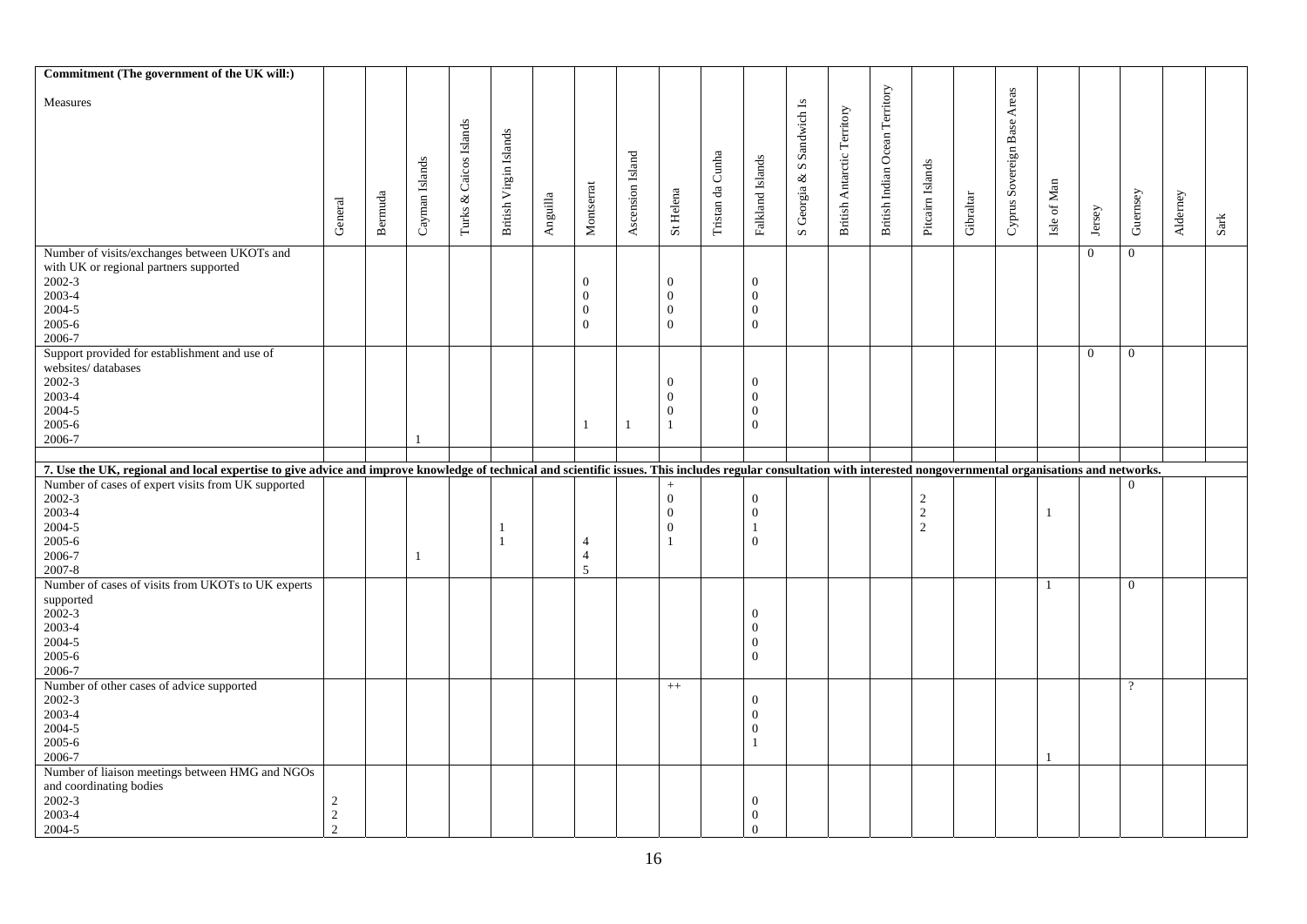| Commitment (The government of the UK will:)                                                                                                                                               |                     |         |                       |                        |                        |                         |                |                  |                                                              |                  |                                                 |                           |                             |                                                                                  |                  |                |                                |                |              |          |                |              |
|-------------------------------------------------------------------------------------------------------------------------------------------------------------------------------------------|---------------------|---------|-----------------------|------------------------|------------------------|-------------------------|----------------|------------------|--------------------------------------------------------------|------------------|-------------------------------------------------|---------------------------|-----------------------------|----------------------------------------------------------------------------------|------------------|----------------|--------------------------------|----------------|--------------|----------|----------------|--------------|
| Measures                                                                                                                                                                                  | General             | Bernuda | Cayman Islands        | Turks & Caicos Islands | British Virgin Islands | $\bf \textbf{Anguilla}$ | Montserrat     | Ascension Island | St Helena                                                    | Tristan da Cunha | Falkland Islands                                | S Georgia & S Sandwich Is | British Antarctic Territory | British Indian Ocean Territory                                                   | Pitcairn Islands | Gibraltar      | Areas<br>Cyprus Sovereign Base | Isle of Man    | Jersey       | Guernsey | Alderney       |              |
|                                                                                                                                                                                           |                     |         |                       |                        |                        |                         |                |                  |                                                              |                  |                                                 |                           |                             |                                                                                  |                  |                |                                |                |              |          |                | ${\rm Sark}$ |
| 2005-6<br>2006-7                                                                                                                                                                          | 2<br>$\overline{2}$ |         |                       |                        |                        |                         |                |                  |                                                              |                  | $\overline{4}$                                  |                           |                             |                                                                                  |                  |                |                                |                |              |          |                |              |
| 8. Use the existing Environment Fund for the Overseas Territories, and promote access to other sources of public funding, for projects of lasting benefit to the Territory's environment. |                     |         |                       |                        |                        |                         |                |                  |                                                              |                  |                                                 |                           |                             |                                                                                  |                  |                |                                |                |              |          |                |              |
| Number of projects approved for support each year by<br>EFOT or its successors (OTEP)<br>2002-3                                                                                           |                     |         |                       |                        |                        |                         |                |                  |                                                              |                  | 2                                               |                           |                             |                                                                                  |                  |                |                                |                |              |          |                |              |
| 2003-4                                                                                                                                                                                    | 3                   |         | $\overline{2}$        |                        | $\overline{2}$         | 2                       | $\overline{0}$ | $\sqrt{2}$       | 3                                                            | 2                | $\mathbf{1}$                                    |                           | $\overline{0}$              | $\overline{c}$                                                                   | $\mathbf{0}$     | $\overline{1}$ | $\overline{0}$                 |                | $\sim$       |          | $\overline{a}$ |              |
| 2004-5                                                                                                                                                                                    | $\overline{2}$      | 3       | $\Omega$              | $\mathbf{0}$           |                        | 2                       | $\overline{2}$ |                  | $\sqrt{2}$                                                   | $\overline{c}$   | 2                                               |                           | $\Omega$                    | $\sqrt{2}$                                                                       |                  | $\Omega$       | $\mathbf{0}$                   |                |              |          |                |              |
| 2005-6                                                                                                                                                                                    | $\Omega$            | 2       | $\mathbf{1}$          | $\overline{2}$         | $\overline{0}$         | $\theta$                | $\overline{2}$ | $\mathbf{1}$     | $\mathbf{1}$                                                 | 2                | $\mathbf{0}$                                    | 1                         | $\overline{0}$              | $\mathbf{1}$<br>defe<br>rred)                                                    | $\Omega$         | $\Omega$       | $\overline{0}$                 |                |              |          |                |              |
| 2006-7                                                                                                                                                                                    | 6                   | 2       | 2(1)<br>defe<br>rred) | $\overline{0}$         | $\Omega$               | $\overline{3}$          | 3              | $\overline{0}$   | $\overline{1}$                                               | 2                | 2                                               | $\overline{0}$            | $\overline{0}$              | 1                                                                                | $\overline{1}$   | $\Omega$       | $\overline{0}$                 | ÷.             | $\sim$       | $\sim$   | $\sim$         | $\sim$       |
|                                                                                                                                                                                           |                     |         |                       |                        |                        |                         |                |                  |                                                              |                  |                                                 |                           |                             |                                                                                  |                  |                |                                | $\overline{a}$ | $\mathbf{r}$ | $\sim$   | $\overline{a}$ |              |
| Value of projects supported each year by EFOT or its<br>successors (OTEP)<br>2002-3                                                                                                       |                     |         | $\Omega$              |                        | 15                     |                         | 130            |                  | 45                                                           |                  |                                                 |                           |                             |                                                                                  |                  |                |                                |                |              |          |                |              |
| Committed by OTEP in 2003-4 & 2004-5 (£k) [This<br>line is included as information from HMG, pending<br>accurate data for individual years.]                                              | 461                 | 146     | $\overline{33}$       | 113                    | 180                    | 260                     | 103            | 169              | 181                                                          | 206              | 260                                             | 120                       | $\overline{0}$              | 121                                                                              | 21               | 41             | $\overline{0}$                 |                |              |          |                |              |
| $2003-4$ (£k)                                                                                                                                                                             |                     |         | 12                    |                        | $\bf{0}$               |                         | $\overline{0}$ |                  | 22                                                           |                  |                                                 |                           |                             |                                                                                  |                  |                |                                |                |              |          |                |              |
| 2004-5 $(kk)$                                                                                                                                                                             |                     |         |                       |                        | 85                     |                         | 22             | 61               | 206                                                          |                  |                                                 |                           |                             |                                                                                  |                  |                |                                |                |              |          |                |              |
| 2005-6 $(kk)$                                                                                                                                                                             |                     |         | 50                    |                        | 40                     |                         |                | 68               | 45                                                           |                  | $\Omega$                                        |                           |                             |                                                                                  |                  |                |                                |                |              |          |                |              |
| 2006-7 $(kk)$                                                                                                                                                                             |                     |         | 54                    |                        |                        |                         |                |                  |                                                              |                  |                                                 |                           |                             |                                                                                  |                  |                |                                |                |              |          |                |              |
|                                                                                                                                                                                           |                     |         |                       |                        |                        |                         |                |                  |                                                              |                  |                                                 |                           |                             |                                                                                  |                  |                |                                |                |              |          |                |              |
| Spend by Defra or its functional successors on UKOT<br>environmental issues<br>2002-3<br>2003-4<br>2004-5<br>2005-6<br>2006-7                                                             |                     |         | 35<br>$77\,$<br>67    |                        | 160                    |                         | 161            | $\Omega$         | $\mathbf{0}$<br>$\mathbf{0}$<br>$\mathbf{0}$<br>$\mathbf{0}$ |                  | $\theta$<br>$\mathbf{0}$<br>$\mathbf{0}$<br>115 |                           |                             | $\theta$<br>$\mathbf{0}$<br>$\mathbf{0}$<br>$\boldsymbol{0}$<br>$\boldsymbol{0}$ |                  |                |                                |                |              | $\theta$ |                |              |
| Spend by DCMS or its functional successors on<br><b>UKOT</b> issues<br>$2002 - 3$<br>2003-4<br>2004-5<br>2005-6<br>2006-7                                                                 |                     |         | $\mathbf{0}$          |                        | $\overline{0}$         |                         | $\overline{0}$ | $\overline{0}$   | $\mathbf{0}$<br>$\Omega$<br>$\mathbf{0}$<br>$\Omega$         |                  | $\Omega$<br>$\Omega$<br>$\Omega$<br>$\Omega$    |                           |                             | $\mathbf{0}$<br>$\boldsymbol{0}$<br>$\boldsymbol{0}$<br>$\mathbf{0}$<br>$\theta$ |                  |                |                                |                |              | $\theta$ |                |              |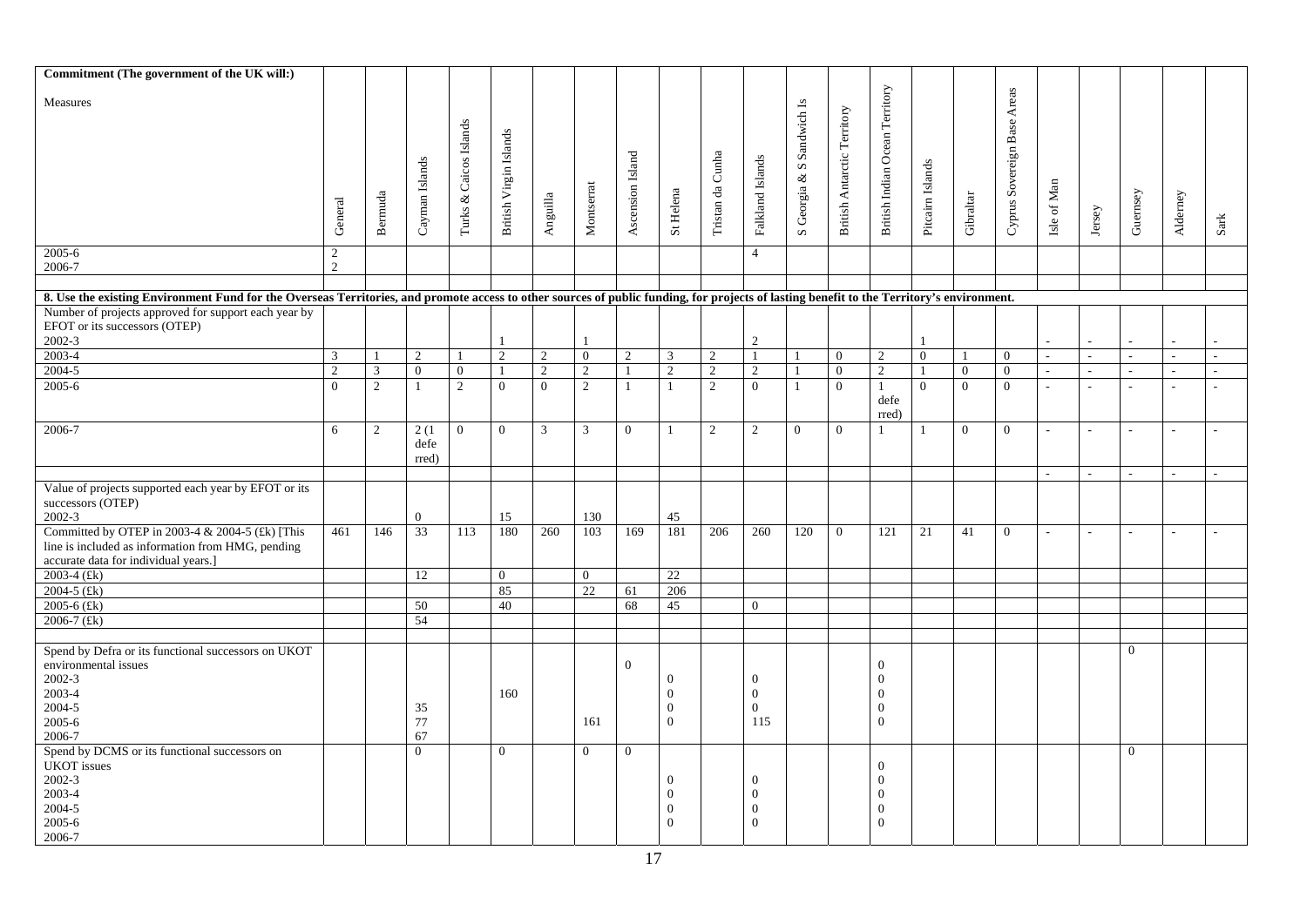| Commitment (The government of the UK will:)                                                                                                                           |         |         |                |                        |                        |          |                |                  |              |                  |                  |                           |                             |                                |                  |           |                             |             |        |                |          |               |
|-----------------------------------------------------------------------------------------------------------------------------------------------------------------------|---------|---------|----------------|------------------------|------------------------|----------|----------------|------------------|--------------|------------------|------------------|---------------------------|-----------------------------|--------------------------------|------------------|-----------|-----------------------------|-------------|--------|----------------|----------|---------------|
| Measures                                                                                                                                                              |         |         |                |                        |                        |          |                |                  |              |                  |                  |                           |                             | British Indian Ocean Territory |                  |           | Cyprus Sovereign Base Areas |             |        |                |          |               |
|                                                                                                                                                                       |         |         |                | Turks & Caicos Islands |                        |          |                |                  |              |                  |                  | S Georgia & S Sandwich Is | British Antarctic Territory |                                |                  |           |                             |             |        |                |          |               |
|                                                                                                                                                                       |         |         |                |                        |                        |          |                |                  |              |                  |                  |                           |                             |                                |                  |           |                             |             |        |                |          |               |
|                                                                                                                                                                       |         |         |                |                        |                        |          |                |                  |              |                  |                  |                           |                             |                                |                  |           |                             |             |        |                |          |               |
|                                                                                                                                                                       | General | Bernuda | Cayman Islands |                        | British Virgin Islands | Anguilla | Montserrat     | Ascension Island | St Helena    | Tristan da Cunha | Falkland Islands |                           |                             |                                | Pitcairn Islands | Gibraltar |                             | Isle of Man | Jersey | Guernsey       | Alderney | $_{\rm Sark}$ |
| Spend per year by HMG on UKOT/CD environmental                                                                                                                        | £1m     |         |                |                        |                        |          |                |                  |              |                  |                  |                           |                             |                                |                  |           |                             |             |        | $\mathbf{0}$   |          |               |
| issues                                                                                                                                                                | in      |         |                |                        |                        |          |                |                  |              |                  |                  |                           |                             |                                |                  |           |                             |             |        |                |          |               |
| 2002-3                                                                                                                                                                | total   |         | $\mathbf{0}$   |                        | 15                     |          | 130            |                  |              |                  | $\gamma$         |                           |                             |                                |                  |           |                             |             |        |                |          |               |
| 2003-4                                                                                                                                                                |         |         | 12             |                        | 160                    |          | $\overline{0}$ |                  |              |                  | $\gamma$         |                           |                             |                                |                  |           |                             |             |        |                |          |               |
| 2004-5                                                                                                                                                                |         |         | 35             |                        | 85                     |          | $22\,$         | 61               |              |                  | $\gamma$         |                           |                             |                                |                  |           |                             |             |        |                |          |               |
| 2005-6                                                                                                                                                                |         |         | 127            |                        | 40                     |          | 161            | 68               |              |                  | 115              |                           |                             |                                |                  |           |                             |             |        |                |          |               |
| 2006-7                                                                                                                                                                |         |         | 121            |                        |                        |          | 9              |                  |              |                  |                  |                           |                             |                                |                  |           |                             |             |        |                |          |               |
| Spend per year by HMG on GB/NI environmental                                                                                                                          | £460    |         |                |                        |                        |          |                |                  |              |                  |                  |                           |                             |                                |                  |           |                             |             |        |                |          |               |
| issues                                                                                                                                                                | m       |         |                |                        |                        |          |                |                  |              |                  |                  |                           |                             |                                |                  |           |                             |             |        |                |          |               |
| 2002-3                                                                                                                                                                |         |         |                |                        |                        |          |                |                  |              |                  |                  |                           |                             |                                |                  |           |                             |             |        |                |          |               |
| 2003-4                                                                                                                                                                |         |         |                |                        |                        |          |                |                  |              |                  |                  |                           |                             |                                |                  |           |                             |             |        |                |          |               |
| 2004-5                                                                                                                                                                |         |         |                |                        |                        |          |                |                  |              |                  |                  |                           |                             |                                |                  |           |                             |             |        |                |          |               |
| 2005-6                                                                                                                                                                |         |         |                |                        |                        |          |                |                  |              |                  |                  |                           |                             |                                |                  |           |                             |             |        |                |          |               |
| Number of HMG funds accessed by UKOTs                                                                                                                                 |         |         | $\overline{2}$ |                        | 2                      |          | 3              | $\mathbf{1}$     |              |                  | 2                |                           |                             |                                |                  |           |                             |             |        | $\overline{0}$ |          |               |
| [additional measures relating spend to                                                                                                                                |         |         |                |                        |                        |          |                |                  |              |                  |                  |                           |                             |                                |                  |           |                             |             |        |                |          |               |
| importance/need/threat under review]                                                                                                                                  |         |         |                |                        |                        |          |                |                  |              |                  |                  |                           |                             |                                |                  |           |                             |             |        |                |          |               |
|                                                                                                                                                                       |         |         |                |                        |                        |          |                |                  |              |                  |                  |                           |                             |                                |                  |           |                             |             |        |                |          |               |
| 9. Help each of the Territories identify further funding partners for environmental projects, such as donors, the private sector or nongovernmental<br>organisations. |         |         |                |                        |                        |          |                |                  |              |                  |                  |                           |                             |                                |                  |           |                             |             |        |                |          |               |
| Number of other funders for each UKOT identified by<br><b>HMG</b>                                                                                                     |         |         | $\mathbf{0}$   |                        | $\mathbf{0}$           |          | $\overline{0}$ | 1                |              |                  | $\overline{0}$   |                           |                             | $\mathbf{0}$                   |                  |           |                             |             |        | $\overline{0}$ |          |               |
| Value of funding secured from these sources per year<br>by HMG on UKOT environmental issues                                                                           |         |         | $\theta$       |                        | $\Omega$               |          | $\overline{0}$ |                  |              |                  |                  |                           |                             |                                |                  |           |                             |             |        | $\mathbf{0}$   |          |               |
| $2002 - 3$                                                                                                                                                            |         |         |                |                        |                        |          |                |                  | $\mathbf{0}$ |                  | $\theta$         |                           |                             | $\mathbf{0}$                   |                  |           |                             |             |        |                |          |               |
| 2003-4                                                                                                                                                                |         |         |                |                        |                        |          |                | 9                | $\theta$     |                  | $\theta$         |                           |                             | $\theta$                       |                  |           |                             |             |        |                |          |               |
| 2004-5                                                                                                                                                                |         |         |                |                        |                        |          |                | 9                | $\mathbf{0}$ |                  | $\mathbf{0}$     |                           |                             | $\boldsymbol{0}$               |                  |           |                             |             |        |                |          |               |
| 2005-6                                                                                                                                                                |         |         |                |                        |                        |          |                | 11               | $\mathbf{0}$ |                  | $\overline{0}$   |                           |                             | $\boldsymbol{0}$               |                  |           |                             |             |        |                |          |               |
| 2006-7                                                                                                                                                                |         |         |                |                        |                        |          |                |                  |              |                  |                  |                           |                             |                                |                  |           |                             |             |        |                |          |               |
| Funding for the built environment supplied per year                                                                                                                   |         |         | $\overline{0}$ |                        | $\overline{0}$         |          | $\overline{0}$ |                  |              |                  |                  |                           |                             |                                |                  |           |                             |             |        | $\overline{0}$ |          |               |
| by HMG on UKOT environmental issues                                                                                                                                   |         |         |                |                        |                        |          |                |                  |              |                  |                  |                           |                             |                                |                  |           |                             |             |        |                |          |               |
| $2002 - 3$                                                                                                                                                            |         |         |                |                        |                        |          |                |                  | $\theta$     |                  | $\mathbf{0}$     |                           |                             |                                |                  |           |                             |             |        |                |          |               |
| 2003-4                                                                                                                                                                |         |         |                |                        |                        |          |                |                  | $\Omega$     |                  | $\Omega$         |                           |                             |                                |                  |           |                             |             |        |                |          |               |
| 2004-5                                                                                                                                                                |         |         |                |                        |                        |          |                |                  | $\mathbf{0}$ |                  | $\mathbf{0}$     |                           |                             |                                | 1                |           |                             |             |        |                |          |               |
| $2005 - 6$                                                                                                                                                            |         |         |                |                        |                        |          |                |                  | $\theta$     |                  | $\theta$         |                           |                             |                                |                  |           |                             |             |        |                |          |               |
| 2006-7                                                                                                                                                                |         |         |                |                        |                        |          |                |                  |              |                  |                  |                           |                             |                                |                  |           |                             |             |        |                |          |               |
|                                                                                                                                                                       |         |         |                |                        |                        |          |                |                  |              |                  |                  |                           |                             |                                |                  |           |                             |             |        |                |          |               |
|                                                                                                                                                                       |         |         |                |                        |                        |          |                |                  |              |                  |                  |                           |                             |                                |                  |           |                             |             |        |                |          |               |
|                                                                                                                                                                       |         |         |                |                        |                        |          |                |                  |              |                  |                  |                           |                             |                                |                  |           |                             |             |        |                |          |               |
|                                                                                                                                                                       |         |         |                |                        |                        |          |                |                  |              |                  |                  |                           |                             |                                |                  |           |                             |             |        |                |          |               |